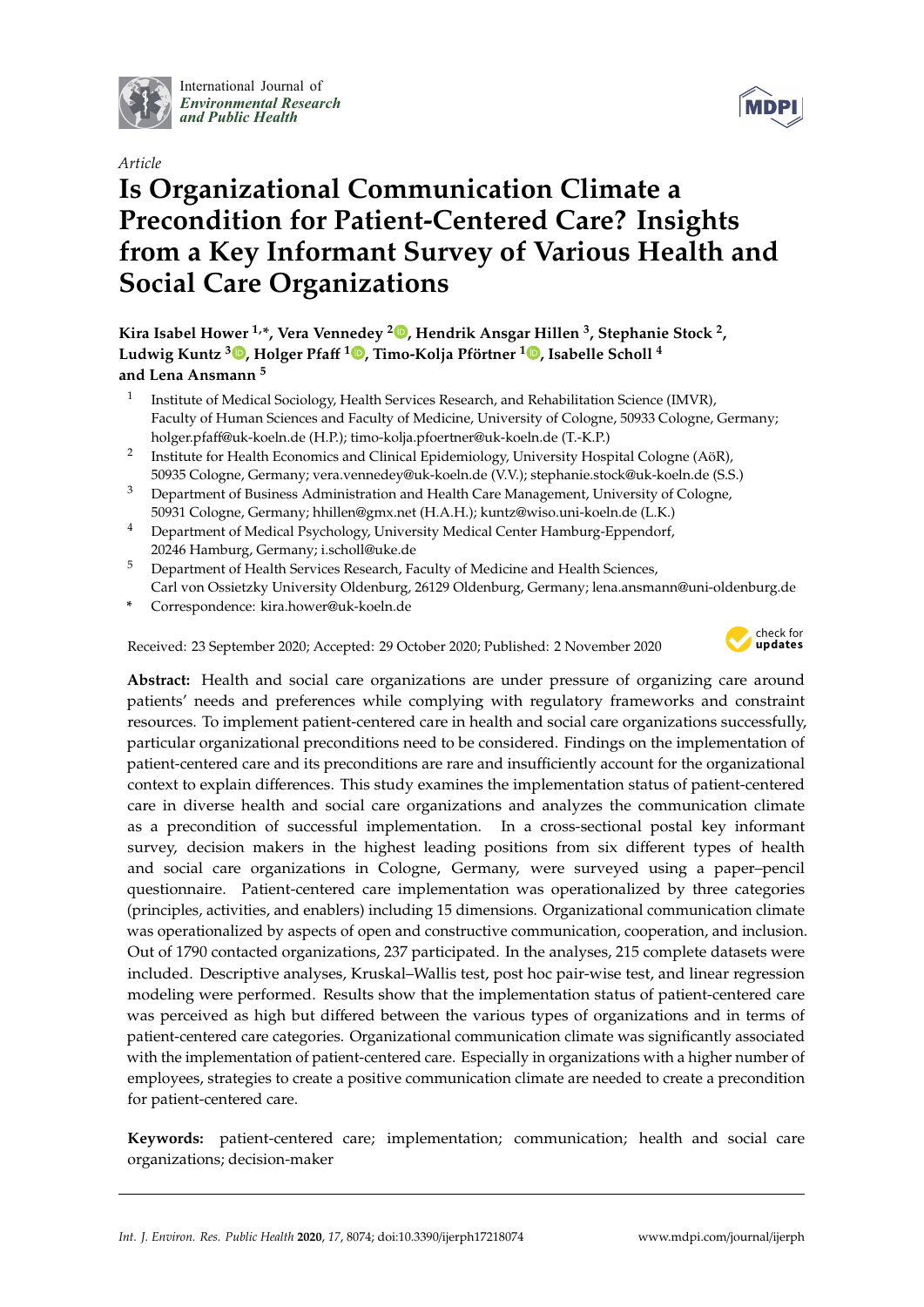#### **1. Introduction**

Patient-centered care (PCC) has become a guiding principle in health and social care and is defined as 'providing care that is respectful of, and responsive to, individual patient preferences, needs and values, and ensuring that patient values guide all clinical decisions' [\[1\]](#page-14-0).

These developments put health and social care organizations (HSCOs) under pressure to develop strategies to implement PCC while complying with regulatory frameworks and constraint resources. The extent to which PCC is considered and implemented successfully depends on various organizational preconditions [\[2](#page-14-1)[,3\]](#page-14-2). Studies show that the implementation varies between HSCOs [\[4\]](#page-14-3). This raises the question about organizational preconditions of HSCOs that determine PCC implementation [\[5](#page-14-4)[,6\]](#page-14-5).

Research has identified several preconditions for successful PCC implementation relating to HCSO's processes, structures, strategies, culture, and characteristics of providers [\[7\]](#page-14-6). However, the results are usually limited to specific aspects of PCC or specific types of HSCOs, especially hospitals or hospital departments [\[7,](#page-14-6)[8\]](#page-14-7). The methodological approaches also vary, with qualitative approaches dominating [\[4](#page-14-3)[,7](#page-14-6)[,9](#page-14-8)[,10\]](#page-14-9).

Despite this heterogeneity, certain overarching organizational requirements have been identified. These have also been compiled in our own work, where organizational preconditions for PCC implementation were examined in a comprehensive, explorative, qualitative approach across different HSCO contexts [\[9\]](#page-14-8). As in other studies [\[5,](#page-14-4)[10\]](#page-14-9), organizational communication climate (formal and informal, between internal or external stakeholders) was found to be fundamental for PCC implementation and patient outcomes. Organizational communication climate is an atmosphere and an expression of social interaction, harmony, and inclusion, and not only cooperation or an exchange of information between organizational members [\[11\]](#page-14-10). It is based on high social capital and enables social cooperation, psychological safety, and trustful debates over problems at work [\[12,](#page-14-11)[13\]](#page-14-12). A positive organizational communication climate is, for example, characterized by an understanding of roles and responsibilities, agreement on the approach to care, absence of power dynamics, proper communication patterns, and constant exchange of information [\[14\]](#page-14-13). A lack of these characteristics might contribute to a work environment, in which errors, risks, oversights, and deviations are not openly communicated. As a consequence, organizational communication climate was found to negatively affect patient outcomes [\[14–](#page-14-13)[16\]](#page-14-14) such as patient satisfaction [\[17](#page-14-15)[–19\]](#page-14-16), patient safety [\[12](#page-14-11)[,16](#page-14-14)[,19\]](#page-14-16), complications, or death [\[20\]](#page-14-17). Another consequence of a positive open organizational communication climate might be healthy, supportive relationships, and a good well-being of employees, which in turn are strongly associated with the implementation of PCC [\[9](#page-14-8)[,19\]](#page-14-16).

Consequently, organizational communication climate needs to be considered as a crucial precondition for PCC implementation in research and practice [\[9,](#page-14-8)[11\]](#page-14-10). However, studies about the association of organizational communication climate and PCC are lacking [\[11,](#page-14-10)[21\]](#page-15-0). Furthermore, there are differences in terms of communication climate and PCC in dependence of HSCO settings, which restricts the generalizability of the relevance of communication climates across various HSCOs for PCC. Previous studies have rarely taken into account the differences between different types of HSCOs in investigating PCC implementation and associations with organizational communication climate [\[11](#page-14-10)[,21\]](#page-15-0). Our study aims to address these gaps and examines the self-reported implementation status of PCC within diverse HSCOs, analyzes the organizational communication climate as precondition for PCC implementation, and tests whether the association between communication climate and PCC implementation differs by HSCO type.

#### **2. Materials and Methods**

#### *2.1. Study Design*

The study presented in this paper is part of the larger research project OrgValue (Characteristics of Value-Based Health and Social Care from Organizations' Perspectives). OrgValue is embedded within the Cologne Care Research and Development Network (CoRe-Net) that connects practice and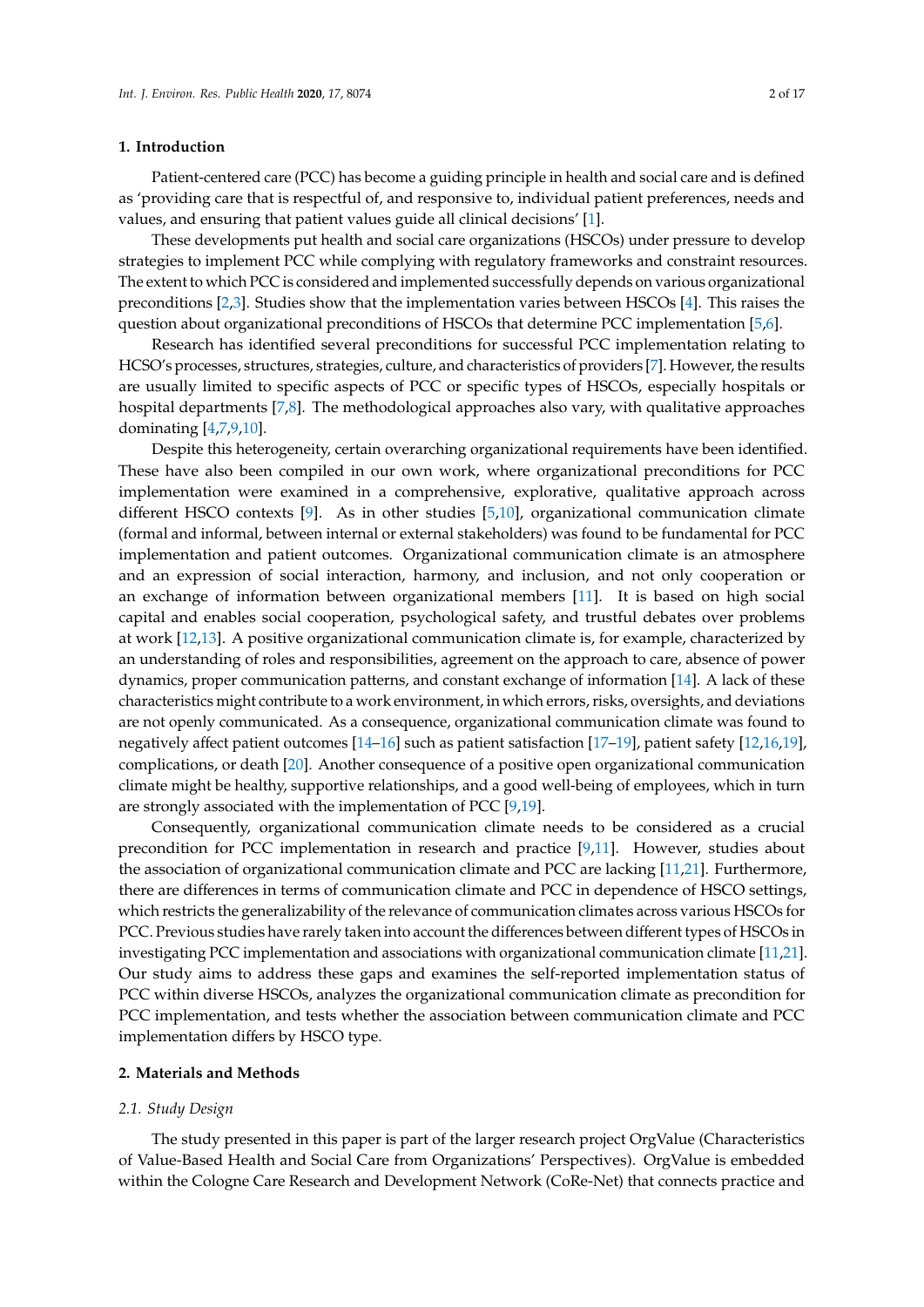scientific research and aims to improve patient-centeredness and value-based care for chronically ill patients in the metropolitan region of Cologne, Germany [\[22\]](#page-15-1). OrgValue analyses the implementation of PCC while considering the HCSOs' preconditions and strategies towards the implementation with a mixed methods approach [\[23\]](#page-15-2). This paper presents results of the quantitative survey of several types of HSCOs in the region of Cologne, which are involved in the care of chronically ill patient groups studied within CoRe-Net. The Ethics Committee of the Medical Faculty of the University of Cologne approved the study (reference number: 17–210).

#### *2.2. Data Collection*

Study design and participants: The implementation status and organizational preconditions for PCC were surveyed from the perspectives of key informants from hospitals, rehabilitation facilities, outpatient and inpatient nursing facilities, psychotherapy practices, general practitioners (GPs), and cardiological/internal specialist practices in the city of Cologne, Germany. A key informant survey was chosen because it enables a substantially larger number of organizations to be surveyed at lower cost [\[24\]](#page-15-3). Inclusion criteria to participate as a key informant were that the persons were in the highest leading clinical or managerial position within the relevant types of HSCO with decision-making authority out of the statutory health and social care sector. Insufficient German language skills to take part in the survey were an exclusion criterion.

Recruitment and data collection: Contact information (registered type and designation of HSCO, address and name of the leading decision makers) was gathered from the Association of Statutory Health Insurance Physicians and own web-based research. The total population of the study were 1790 organizations. The HSCOs were contacted by post with study information accompanied by an informed consent form, the paper–pencil questionnaire, and prepaid return envelopes in accordance with the "Total Design Method" [\[25\]](#page-15-4) including two personal reminders and considering respective design and layout aspects. Non-responders were followed up with a reminder postcard three weeks after the initial send out, and with replacement questionnaires after another three weeks. Moreover, several strategies shown to increase survey response rates were applied (e.g., personalized letters, prepaid envelopes, highlighting the academic origin, participation in events of organizational learning, and survey feedback via anonymous benchmarking reports). As an incentive, a donation of 1€ per completed questionnaire to a charity organization for disadvantaged children in the city of Cologne was advertised.

#### *2.3. Measures*

The questionnaire development used in this study draws on the results of qualitative interview studies with decision makers (*n* = 22) from various HSCOs and patients (*n* = 25) [\[9](#page-14-8)[,10\]](#page-14-9). The questionnaire included instruments referring PCC implementation in the daily practice of the HSCOs, its relevance, and also the HSCO's structures, processes, strategies, culture and climate, and external influences [\[26\]](#page-15-5). This article refers to the measurement of PCC implementation and organizational communication climate. The measure used to operationalize PCC implementation was developed within the study "Assessment of patient-centeredness through patient-reported experience measures (ASPIRED)" [\[27\]](#page-15-6) and was derived from the integrative model of patient-centeredness [\[6\]](#page-14-5). This generic model is based on literature extracting 15 dimensions of PCC within three categories. One category refers to general principles including four dimensions (patient as a unique person, biopsychosocial perspective, clinician–patient relationship, essential characteristics of the provider). A second category refers to enablers including five dimensions (integration of medical and non-medical care, teamwork and teambuilding, access to care, coordination and continuity of care, provider–patient communication). A third category refers to activities including six dimensions (patient information, patient involvement in care, involvement of family and friends, patient empowerment, physical support, emotional support) [\[28](#page-15-7)[,29\]](#page-15-8). The model was validated by assessing the perspectives of various healthcare stakeholders on its relevance and clarity [\[29\]](#page-15-8). The measure is based on an expert validation study in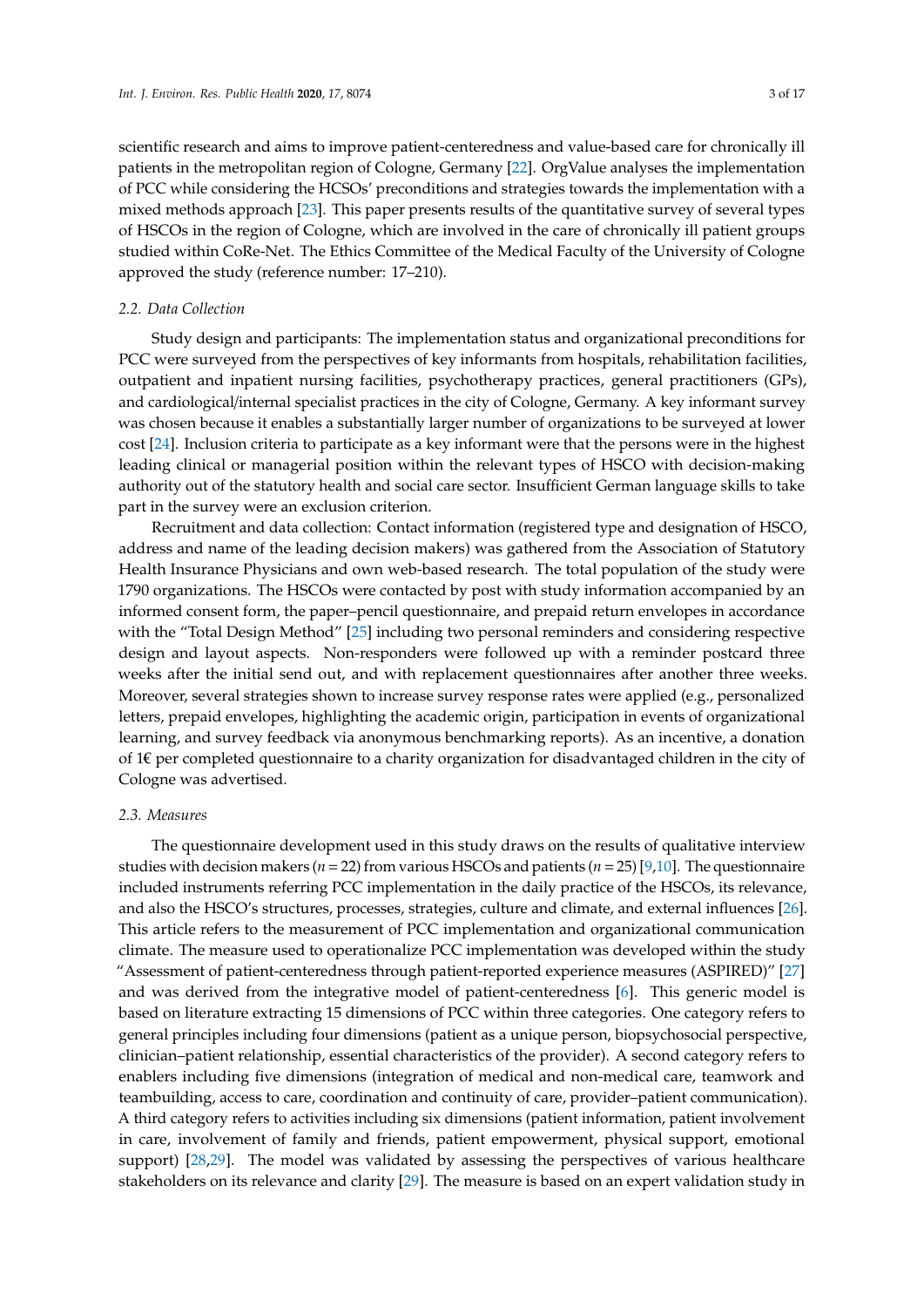which the relevance and implementation of PCC were assessed from the perspective of patients relating to the 15 dimensions. In our study, one dimension from the original instrument was dropped, as it concerned the consideration of provider´s characteristics, and in this study, providers themselves were asked. A further dimension ("considerations of spiritual needs") was included based on the previous interview studies [\[9,](#page-14-8)[10\]](#page-14-9). Participants were asked "To what extent does your organization succeed in successfully implementing or considering the following aspects in everyday care?". The nine response options ranged from "not at all" (1) over "partly" (5) to "to a great extent" (9) and were aggregated to a composite mean score for the analysis. Cronbach's alpha of the scale in the population studied was 0.83 [\[26\]](#page-15-5).

The independent variable communication climate consists of four items measuring the extent of open and constructive communication, cooperation, and inclusion (see Appendix [A,](#page-10-0) Table [A1\)](#page-10-1) [\[30\]](#page-15-9). The four response options ranged from "strongly disagree" (1) to "strongly agree" (4). The scale has been used in other studies in German organizations [\[31\]](#page-15-10). Cronbach's alpha of the scale in the population studied was 0.84 [\[26\]](#page-15-5). HSCO type and the number of employees were considered as covariates due to their correlation with communication climate and PCC implementation.

#### *2.4. Data Analysis*

In a first step, descriptive analyses of the three categories of PCC implementation and an aggregated total score of the three categories for the overall sample and for each of the six types of HSCOs were conducted. In a second step, a Kruskal–Wallis test to determine if mean levels of PCC implementation were different between the six HSCO types were performed. Post hoc pair-wise test was applied and is based on Dunn's test, which is described as the appropriate procedure following a Kruskal–Wallis test [\[32\]](#page-15-11). In a third step, linear regression modeling to examine associations between PCC implementation and communication climate was used. Two models were estimated. The first model (M1) examined the bivariate association between communication climate and PCC implementation. The second model (M2) added the type of HSCO and the number of employees to test whether the association between communication climate and PCC implementation is affected by these factors. Using interaction analyses, Model 2 was extended by an interaction term between communication climate and HSCO type to test whether the association between communication climate and PCC implementation varies by HSCO. All reported confidence intervals and *p*-values of the regression analyses are based on robust standard errors adjusted for heteroskedasticity [\[33\]](#page-15-12). The explanatory strength of communication climate for variations in PCC implementation was assessed with McFadden's pseudo R<sup>2</sup>. McFadden's R<sup>2</sup> ranges from 0 to 1, with higher values indicating a higher explanatory strength. Analyses were performed with Stata 16.0 (StataCorp, College Station, TX, USA).

#### **3. Results**

#### *3.1. Participants*

Of 1790 organizations, 237 provided responses. Cases with missing information in variables used for this study were excluded from the analyses. Complete information was available for  $n = 215$  observations.

The response rate and total number of HSCOs varies between organizational types (Table [1\)](#page-4-0). The sample of *n* = 215 includes 70% women, 78% are between 46 and 65 years old (range 26 to <65), and 96% work in direct care contact with patients (for sample demographics see Table [A2](#page-11-0) of the Appendix [B\)](#page-11-1). Some of those contacted fed back reasons for non-response. These included a lack of time for participation as well as structural features, such as HSCO with only one or two persons, which made it difficult to answer questions referring to aspects of internal communication. Especially in the group of psychotherapists, the results show that there is a high number of individual practices without employed staff. In the group of general practitioners (GP) and cardiological/internal specialists,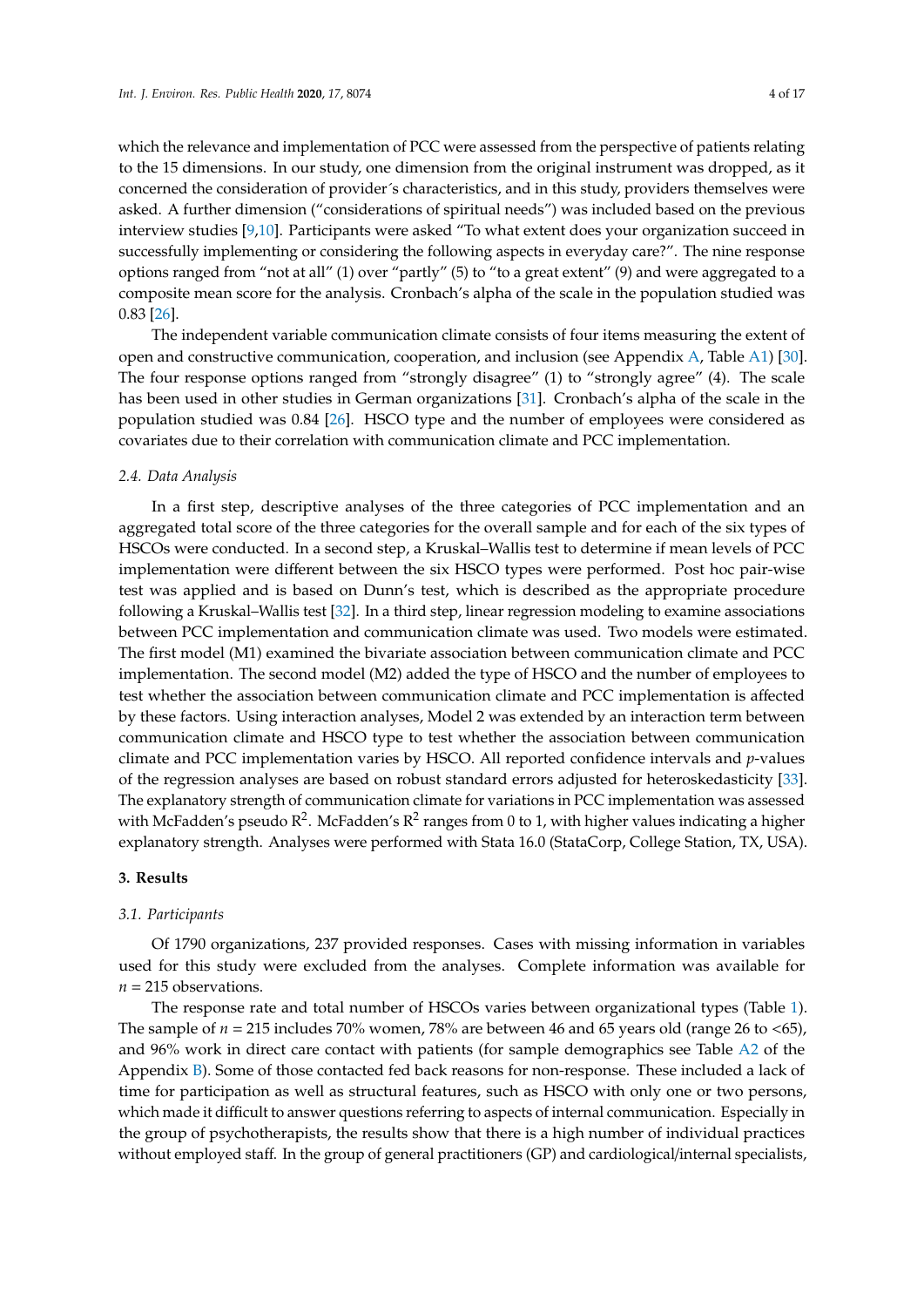some practices also have a very small size. In these two groups, there was a higher number of missing values concerning questions on aspects of communication.

<span id="page-4-0"></span>

| <b>Organizational Type</b>                   | Contacted | Respondents | % of Return within<br><b>Organizational Type</b> | Analysis<br>Sample * |
|----------------------------------------------|-----------|-------------|--------------------------------------------------|----------------------|
| Inpatient nursing<br>facilities/hospices     | 86        | 19          | $22.1\%$                                         | 19                   |
| Hospitals                                    | $42**$    | $15***$     | $35.7\%$                                         | 11                   |
| Rehabilitation facilities                    | 13        | 6           | $46.2\%$                                         | 6                    |
| GP and cardiological/internal<br>specialists | 665       | 79          | $11.9\%$                                         | 73                   |
| Outpatient nursing/palliative<br>services    | 177       | 22          | $12.4\%$                                         | 22                   |
| Psychotherapy practices                      | 807       | 96          | $11.9\%$                                         | 84                   |
| Total                                        | 1790      | 237         | $13.2\%$                                         | 215                  |
|                                              |           |             |                                                  |                      |

**Table 1.** Response rates of the survey by type of organization and proportion of the total response.

\* Sample after drop-out due to missing values in variables used; \*\* Individuals from 22 hospitals; \*\*\* Individuals from 11 hospitals.

#### *3.2. Implementation of PCC in the Total Sample and by Types of HSCOs*

In total, the HSCOs show high mean values for all 15 dimensions of self-reported PCC implementation (Table [2\)](#page-5-0). However, there were significant differences in the implementation status between the types of HSCO in terms of overall PCC, principles, and activities (Table [2\)](#page-5-0).

For the overall implementation of PCC, lowest values for PCC implementation were reported for hospitals and highest for psychotherapy practices. The post hoc test shows significantly lower levels for general practitioners compared to outpatient nursing/hospice services (*p* = 0.021) and psychotherapy practices (*p* < 0.001). Psychotherapy practices have significantly higher levels of overall PCC implementation compared to hospitals ( $p = 0.021$ ).

Among the three categories of PCC, dimensions of principles of PCC were most pronounced. The highest value for principles was reported for psychotherapeutic practices, the lowest value for hospitals. The post hoc test revealed significantly lower values for hospitals compared to outpatient nursing/hospice services (*p* = 0.034), outpatient nursing/hospice services (*p* = 0.026), and to psychotherapy practices (*p* < 0.001). Psychotherapy practices also showed significantly higher values than inpatient nursing facilities/hospices ( $p < 0.001$ ), rehabilitation facilities ( $p < 0.001$ ), GP and cardiological/internal specialists ( $p < 0.001$ ), and outpatient nursing/hospice services ( $p < 0.001$ ). Among the dimensions of principles, the implementation of a trustful relationship between patients and providers was perceived to succeed best.

In terms of activities of PCC, the results indicate highest values in psychotherapy practices and outpatient nursing/hospice services, and lowest values for rehabilitation facilities. The post hoc test shows significantly higher values for psychotherapy practices compared to hospitals  $(p = 0.034)$ , rehabilitation facilities  $(p = 0.038)$ , and GP and cardiological/internal and specialists (*p* < 0.001). Moreover, general practitioners and specialists have significantly higher values compared to rehabilitation facilities ( $p = 0.006$ ). Among the dimensions of activities, respondents perceived the involvement of family and friends to be least successful and the support of mental well-being the most.

In terms of the enablers that are essential for providing PCC, inpatient nursing facilities/hospices showed the highest values and GP and cardiological/internal specialists and psychotherapy practices lowest. The post-hoc test shows significant higher levels for inpatient nursing facilities/hospices compared to GP and cardiological/internal specialists ( $p = 0.005$ ) and psychotherapy practices ( $p = 0.008$ ). Among the enablers, respondents perceive the consideration of spiritual needs to be least implemented and the appropriate communication with patients to be most successful.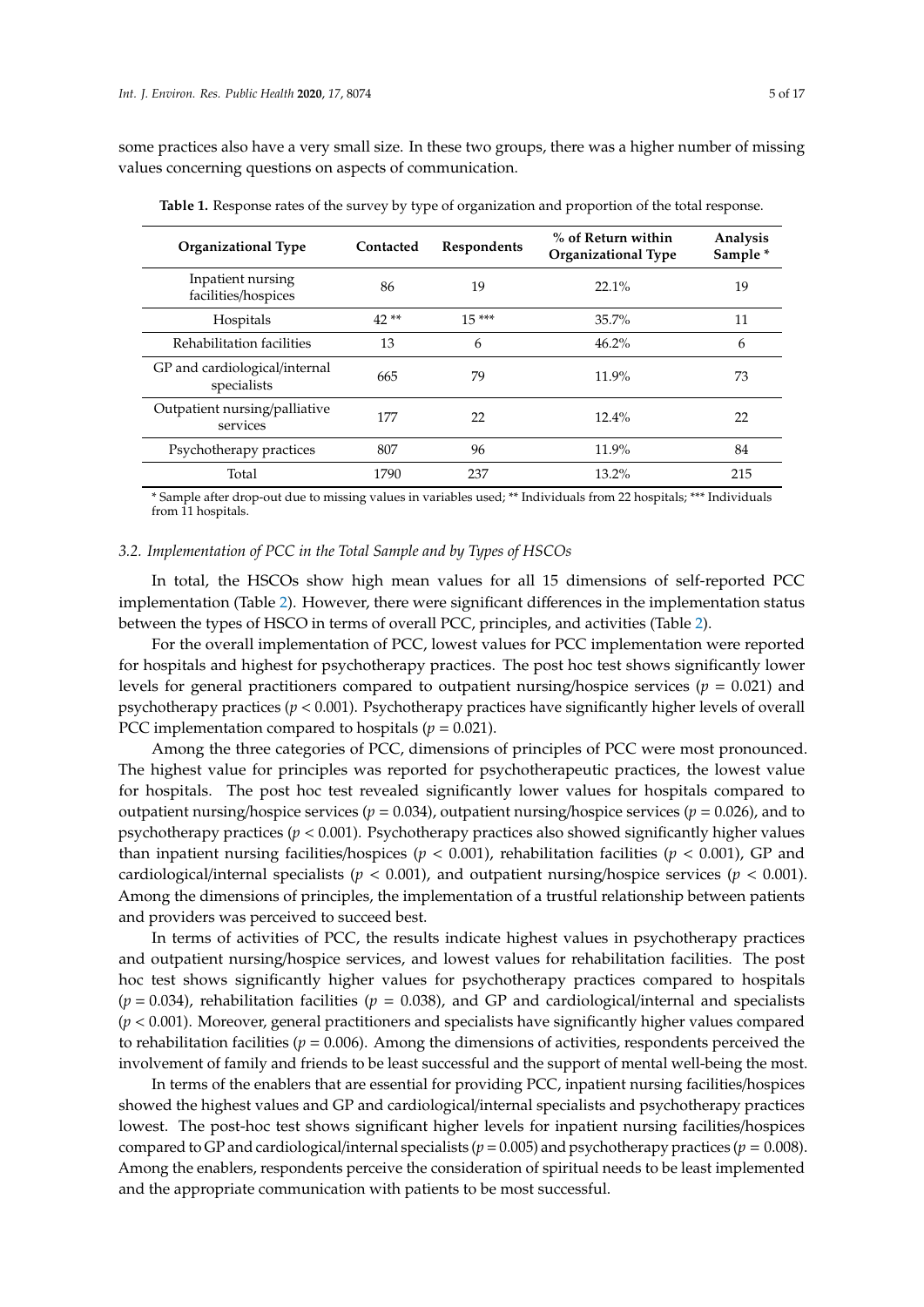<span id="page-5-0"></span>

| <b>Outcomes of PCC</b><br>Implementation                                 | Mean Value for<br><b>Total Sample</b> | Inpatient<br>Nursing<br>Facilities/Hospices | Hospitals | Rehabilitation<br>Facilities | GP and<br>Cardiological/Internal<br><b>Specialists</b> | Outpatient<br>Nursing/Hospice<br><b>Services</b> | Psychotherapy<br>Practices | Kruskal-Wallis<br><b>Test</b><br>$\mathcal{X}^2$ (df): <i>p</i> -Value |
|--------------------------------------------------------------------------|---------------------------------------|---------------------------------------------|-----------|------------------------------|--------------------------------------------------------|--------------------------------------------------|----------------------------|------------------------------------------------------------------------|
| <b>Overall PCC implementation</b>                                        | 7.36                                  | 7.48                                        | 7.10      | 7.19                         | 7.17                                                   | 7.58                                             | 7.64                       | 15.434(5): 0.009                                                       |
| Principles                                                               | 7.64                                  | 7.39                                        | 6.85      | 7.50                         | 7.58                                                   | 7.79                                             | 8.71                       | 79.208(5): < 0.001                                                     |
| Uniqueness of each patient                                               | 7.47                                  | 7.26                                        | 6.45      | 7.50                         | 7.33                                                   | 7.55                                             | 8.73                       |                                                                        |
| Consideration of personal<br>circumstances                               | 7.52                                  | 6.95                                        | 6.82      | 7.50                         | 7.45                                                   | 7.82                                             | 8.56                       |                                                                        |
| Trustful relationship between<br>patient and provider                    | 7.92                                  | 7.95                                        | 7.27      | 7.50                         | 7.96                                                   | 8.00                                             | 8.82                       |                                                                        |
| <b>Activities</b>                                                        | 7.32                                  | 7.30                                        | 7.20      | 6.97                         | 7.12                                                   | 7.65                                             | 7.66                       | 18.816 (5): 0.002                                                      |
| Collaboration as equal partners<br>and involvement in<br>decision-making | 7.13                                  | 6.53                                        | 6.09      | 7.33                         | 6.94                                                   | 7.68                                             | 8.21                       |                                                                        |
| Involvement of family and<br>friends                                     | 6.44                                  | 6.74                                        | 7.27      | 5.00                         | 6.49                                                   | 7.55                                             | 5.56                       |                                                                        |
| Support of physical well-being                                           | 7.52                                  | 8.11                                        | 7.64      | 7.17                         | 7.23                                                   | 8.18                                             | 6.76                       |                                                                        |
| Support of mental well-being                                             | 7.81                                  | 7.63                                        | 7.55      | 7.50                         | 7.71                                                   | 7.64                                             | 8.80                       |                                                                        |
| Personally tailored information                                          | 7.35                                  | 7.00                                        | 6.91      | 7.17                         | 7.21                                                   | 7.32                                             | 8.48                       |                                                                        |
| Empowerment of patients                                                  | 7.67                                  | 7.89                                        | 7.73      | 7.67                         | 7.04                                                   | 7.55                                             | 8.13                       |                                                                        |
| Enablers                                                                 | 7.27                                  | 7.71                                        | 7.14      | 7.25                         | 7.02                                                   | 7.42                                             | 7.09                       | 8.603 (5): 0.126                                                       |
| Consideration of spiritual needs                                         | 6.04                                  | 7.53                                        | 6.36      | 4.83                         | 5.52                                                   | 5.86                                             | 6.12                       |                                                                        |
| Access to care                                                           | 7.55                                  | 8.11                                        | 7.18      | 8.00                         | 7.43                                                   | 7.77                                             | 6.78                       |                                                                        |
| Integration of additional<br>healthcare elements                         | 7.18                                  | 7.89                                        | 7.17      | 7.33                         | 6.63                                                   | 7.59                                             | 6.49                       |                                                                        |
| Good planning of care                                                    | 7.71                                  | 7.58                                        | 7.45      | 8.17                         | 7.40                                                   | 7.95                                             | 7.72                       |                                                                        |
| Teamwork of providers                                                    | 7.30                                  | 7.42                                        | 7.55      | 7.83                         | 7.19                                                   | 7.18                                             | 6.65                       |                                                                        |
| Appropriate communication<br>with patients                               | 7.84                                  | 7.74                                        | 7.09      | 7.33                         | 7.99                                                   | 8.14                                             | 8.77                       |                                                                        |

| Table 2. Mean values of PCC implementation for the total sample and for HSCOs separately (range: $1-9$ , $n = 215$ ). |
|-----------------------------------------------------------------------------------------------------------------------|
|-----------------------------------------------------------------------------------------------------------------------|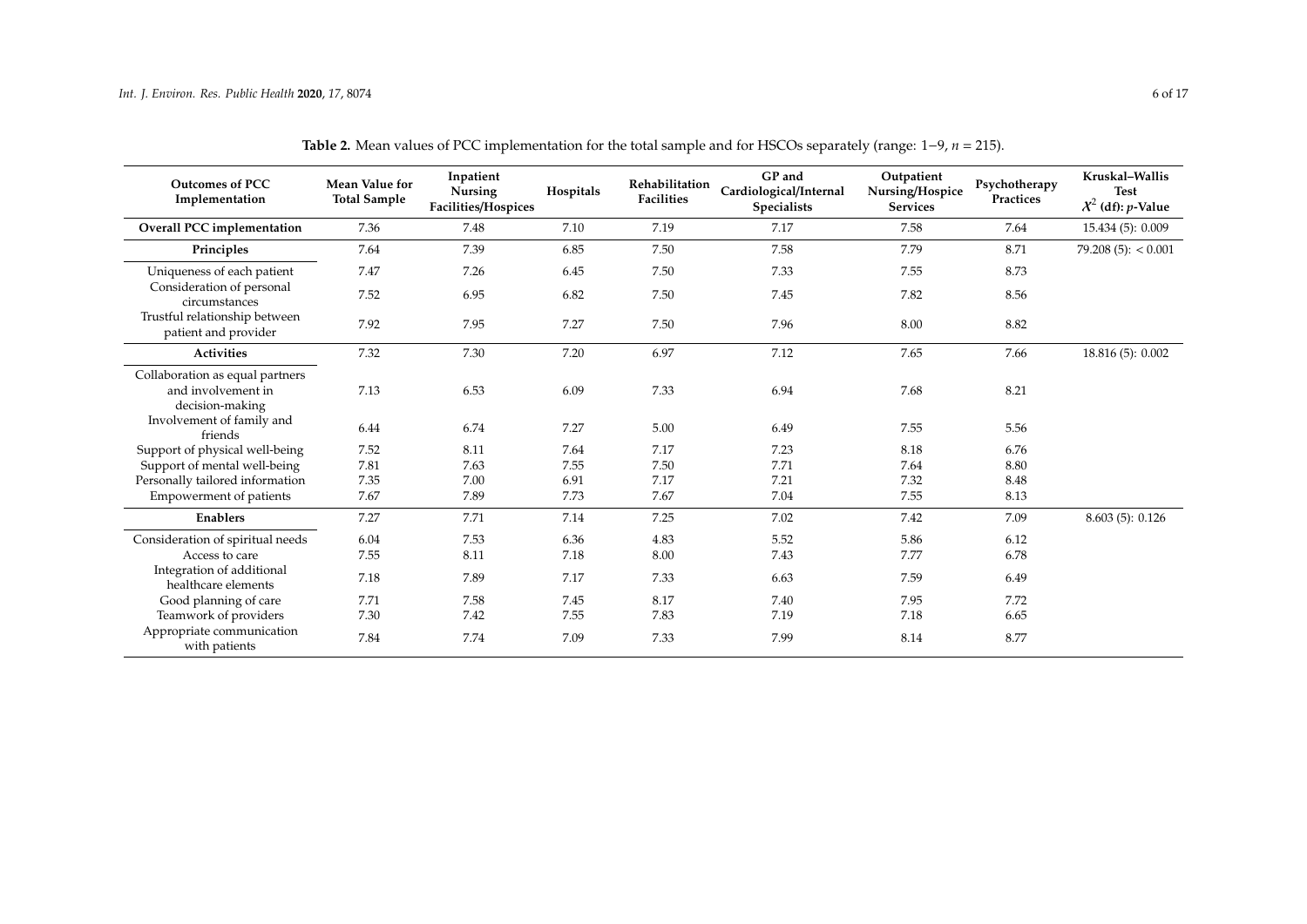#### *3.3. Communication Climate as Precondition for PCC Implementation*

The mean value for the open communication scale was 3.3 (range: 1 to 4) across organizational types, with significant differences between HSCO types (lowest in rehabilitation facilities (2.9), highest in psychotherapy practices (3.6) (results shown in Appendix [A,](#page-10-0) Table [A1\)](#page-10-1). Table [3](#page-6-0) shows the results of the linear regression of PCC implementation by communication climate.

<span id="page-6-0"></span>**Table 3.** Linear regression models of PCC implementation by communication climate (*n* = 215).

| <b>Outcomes of PCC Implementation</b> | M1 (Bivariate)                          |                     | M <sub>2</sub> (+ Control Variables) |         |  |  |
|---------------------------------------|-----------------------------------------|---------------------|--------------------------------------|---------|--|--|
|                                       | $\beta$ (CI-95%)                        | Adj. R <sub>2</sub> | $\beta$ (CI-95%)                     | Adj. R2 |  |  |
| <b>Overall PCC implementation</b>     | $0.546$ ***<br>(0.312; 0.780)           | 0.1436              | $0.490$ ***<br>(0.241; 0.739)        | 0.2114  |  |  |
| Principles                            | $0.724$ ***<br>(0.419; 1.029)           | 0.1461              | $0.410**$<br>(0.158; 0.662)          | 0.4092  |  |  |
| <b>Activities</b>                     | $0.622$ ***<br>0.1562<br>(0.423; 0.821) |                     | $0.552$ ***<br>(0.349; 0.755)        | 0.2254  |  |  |
| Enabler                               | $0.380*$<br>(0.074; 0.687)              | 0.0441              | $0.467*$<br>(0.106; 0.829)           | 0.1188  |  |  |

Notes: \* *p* ≤0.05; \*\* *p* < 0.01; \*\*\* *p* < 0.001. Control variables were HSCO type and number of employees. For full details of the results see Appendix [C](#page-12-0) Table [A3.](#page-13-0)

Model 1 (M1) indicates bivariate associations of communication climate with the three categories of PCC (see Table [3\)](#page-6-0). For all categories, a significant association between communication climate and PCC implementation was observed. Model 2 (M2) was based on M1 and also included HSCO type and number of employees as control variables. Results indicate that associations of communication climate with the categories of PCC implementation outcomes were still significant and only slightly affected by the control variables. The interaction analyses in Model 3 (Appendix [C,](#page-12-0) Table [A3\)](#page-13-0) shows that associations between communication climate and categories of PCC implementation were significantly lower in psychotherapy practices compared to inpatient nursing facilities/hospices. The adjusted  $\mathsf{R}^2$  in M1 showed high explanatory strength of communication climate for variations in the overall PCC implementation, principles and activities. The highest explanatory strength was observed in M2 for variations in the category principles of PCC.

#### **4. Discussion**

Our study examined the status of PCC implementation within diverse HSCOs in Cologne, Germany and analyzed the communication climate as a precondition of successful implementation. From the perspectives of 215 decision makers from six different types of health and social care organizations, our study revealed that the participating HSCOs perceive to already succeed in the overall implementation of PCC. Previous findings on the implementation of patient-centered care and its preconditions insufficiently account for the organizational context to explain differences.

This study revealed that the reported status of implementation significantly differed by types of HSCO and in terms of the three categories of PCC. Dimensions of principles of PCC were most pronounced. This is in line with research findings that emphasize a patient-centered principles and attitudes of providers as the basis for activities to promote PCC and the transformation towards a "holistic" approach that takes into account the biopsychosocial needs of patients [\[34\]](#page-15-13).

According to the participants, the consideration of spiritual needs and the involvement of family and friends were the least implemented aspects of PCC. This may be due to the fact that providers, in view of limited resources, especially time, focus on their core activities and those aspects of care that they believe are most important to the patient. In most cases, these are perceived to be physical and symptom-related aspects [\[35\]](#page-15-14). The involvement of families and friends could then hinder their work.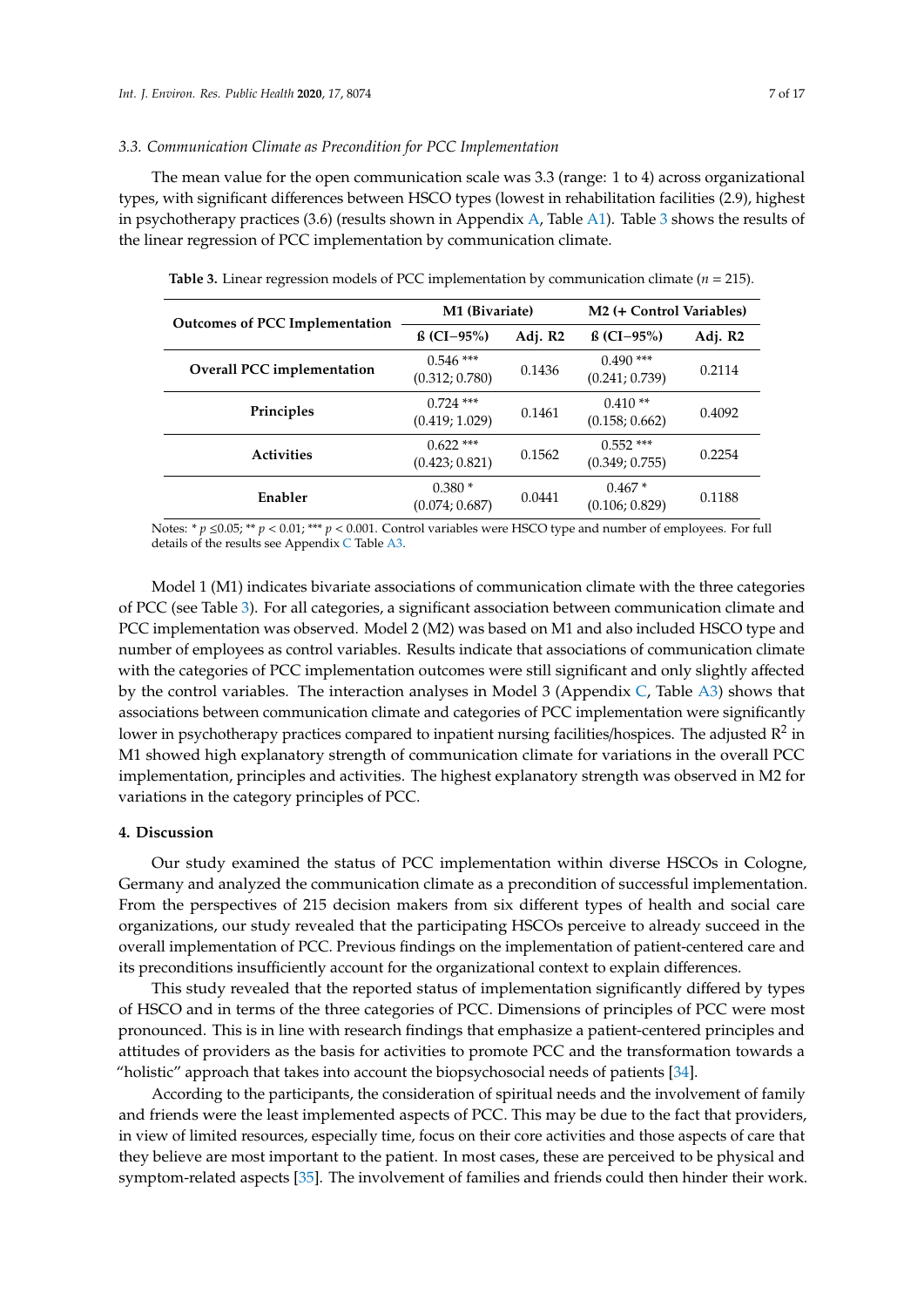This underlines the dominance of a medical model of care. It might also mean that providers are not prepared to take a more comprehensive, psychosocial perspective and are not in a position to manage more holistic aspects of care. Given the fact that an increasing number of chronically ill patients also have psychological problems and individual needs, this represents a deficit in care [\[36\]](#page-15-15).

In general, hospitals reported the lowest values of PCC implementation and psychotherapy practices the highest. Differences in provider´s patient-centered principles by HSCO type, as precondition for other PCC dimensions, have been known over time [\[37–](#page-15-16)[39\]](#page-15-17), but are insufficiently explained. As hospitals differ the most from psychotherapeutic practices in terms of their types and diversity of professional trainings, mission of care, structures, and their resources, the question about organizational preconditions which help to implement PCC arises. Hospitals have certain preconditions that impede the implementation of PCC and may explain the lower values of the implementation status in our study. According to O'Lealry et al. [\[40\]](#page-16-0), these preconditions include for example not having a prior exchange of information with patients´ providers, the high complexity and pace of clinical care, and deficits in interprofessional cooperation.

In our study, higher values of PCC implementation occurred in psychotherapy practices especially referring to principles. This may due to the fact that psychotherapy practice is generally based on a holistic approach of care with emphasis on the therapeutic relationship [\[41\]](#page-16-1). PCC is a familiar term and concept in psychotherapy for quite a while and builds on work from Roger [\[42\]](#page-16-2). Nevertheless, the literature points out that there is a need for improvement of PCC in psychotherapy, especially regarding the reduction of complexity in care structures of psychotherapy, which contradicts patient-centered care [\[41,](#page-16-1)[43\]](#page-16-3). This is confirmed in our study, since psychotherapy practices, in comparison to other types of organizations, indicated the lowest level of cooperation with other providers, access to care, and inclusion of additional services. However, this cannot be solved by individual providers and requires cross-sectoral approaches of care. This indicates a need for improvement, as another study also identified continuity of care across sectors and providers as one of the most important characteristics of PCC [\[9\]](#page-14-8). Another point to consider is that psychotherapists in our study are most likely to rate their own actions only, whereas decision makers in hospitals, for example, rate over several hundred employees and therefore have a greater gap between their own actions and the overall assessment.

The association between PCC implementation and the communication climate has been rarely researched for various HSCO contexts. This study identified communication climate as a precondition of PCC implementation with high explanatory strength, especially in terms of the basis category principles. The association between communication climate and PCC implementation outcomes was only slightly affected by number of employees and was lower in psychotherapeutic practices. This result could be based on the fact that the importance of communication climate for PCC increases with the size of the HSCO. Psychotherapy practices have lowest numbers of employees and rarely cooperate interprofessionally. Hospitals have the highest number of employees, characterized by a high variation of professional groups and interests. These characteristics were found to facilitate coordination and communication problems [\[16\]](#page-14-14) and may further explain the lower values for PCC in hospitals. In hospitals, communication takes place between various professional groups and between several and alternating individuals. This might be a disadvantage to build a positive, open communication climate based on social capital, that enables social cooperation, psychological safety, and trustful debates over problems at work [\[12,](#page-14-11)[13\]](#page-14-12), characterized by an understanding of roles and responsibilities, agreement on the approach to care, absence of power dynamics, proper communication patterns, and constant exchange of information [\[14\]](#page-14-13). Similarly, hospitals have more pronounced hierarchies due to the diversity of professional groups and areas of responsibility. This also hinders a positive communication climate [\[14\]](#page-14-13). Consequently, leadership culture becomes an essential starting point for increasing positive communication climate and therefore PCC implementation [\[4](#page-14-3)[,44\]](#page-16-4).

In contrast, the communication between psychotherapists is rather for professional exchange, e.g., for supervision [\[9\]](#page-14-8), than for coordinating patient care, since patients are usually only cared for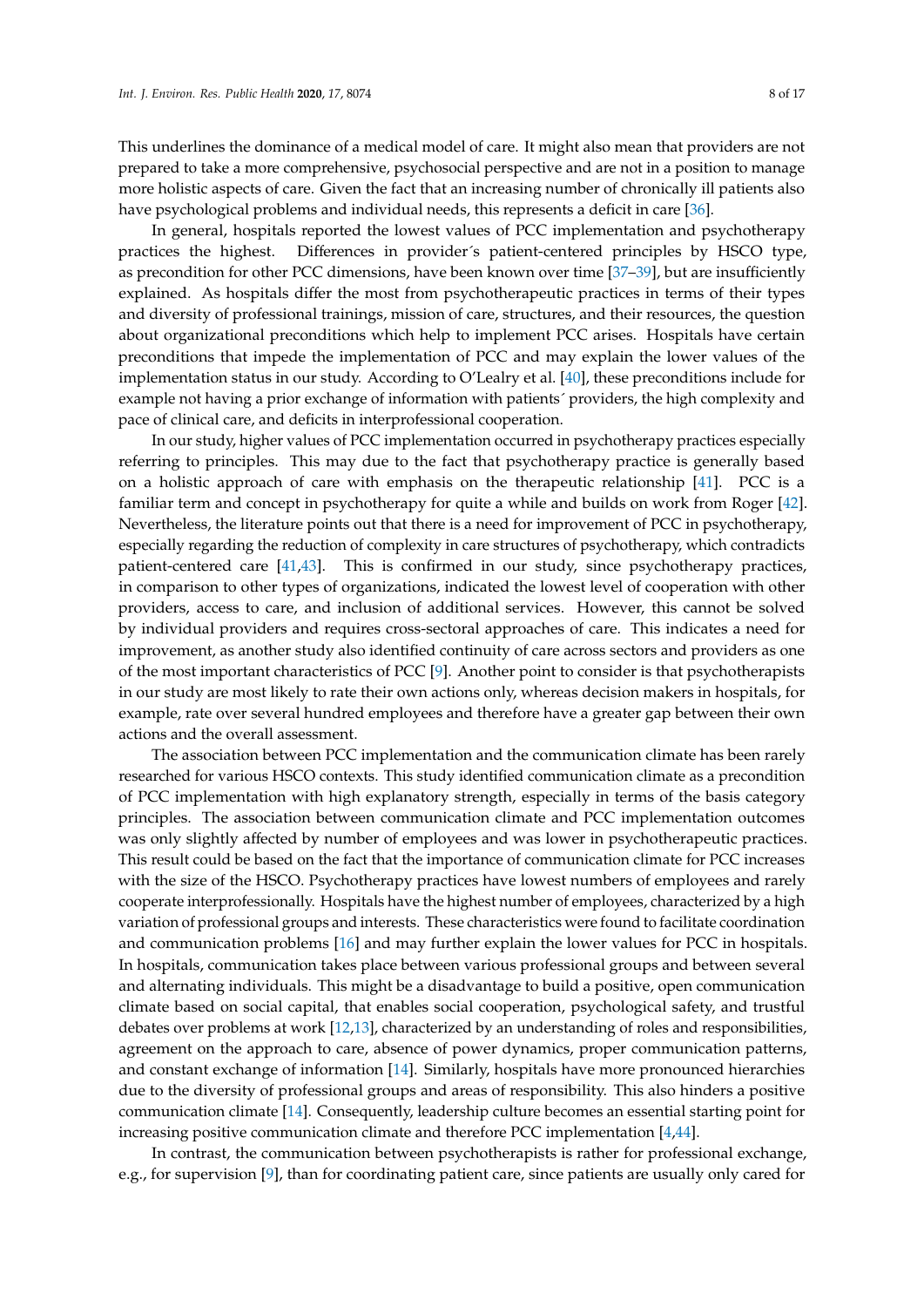by one therapist and coordination is not required. This rather beneficial form of communication can lead to healthy relationships and well-being, which is associated with higher PCC implementation in different HCSO settings [\[9,](#page-14-8)[19\]](#page-14-16).

#### *Study Limitations*

Our results need to be seen in light of several limitations of this study. Our sample might suffer from selection bias for several reasons. (1) Participants might have had a higher intrinsic motivation and interest in the research topic than non-participants and might also be more likely to engage in activities that foster PCC. (2) Despite the application of several strategies shown to increase survey response rates, the response rate of 13% remained low and might have contributed to a selection bias. Especially in HSCOs with smaller numbers of employees, response rates were low. However, response rates in organizational surveys are known to be rather low and decreased within the last decades [\[45\]](#page-16-5). A further explanation for the lower response rate might be the method of data collection via postal surveys, although this method is considered the most effective in the target group of health professionals [\[46\]](#page-16-6). (3) The number of organizations surveyed differs between the types of organizations with lowest numbers for rehabilitation facilities and hospitals, as there are fewer of them in the city (Cologne) than other types. The comparability between the types of HSCO is partially limited, e.g., in psychotherapy practices. There are also varying numbers of employees within the organizations limiting the comparability of answers given. However, this has been taken into account in the best possible way by controlling for the number of employees in the analyses. The outcomes and effects for each type of organization were analyzed separately and controlled for effects of the organization type relating to the correlations. Nevertheless, it is so far rare to compare these different types of HSCOs at all, and results can provide new findings. (4) Our target group were decision makers in leading positions so that differences in perspectives across hierarchies cannot be identified through this study. (5) Finally, all scales were assessed using self-reports, and common method variance may have biased the results [\[47\]](#page-16-7).

As this study focused on the German healthcare system and is geographically restricted to the city of Cologne, the results may not be directly transferable to other healthcare systems. However, efforts have been made to survey the implementation of PCC in Cologne. The results are potentially transferable to structurally and demographically comparable metropolitan regions in Germany. Nevertheless, future research should investigate whether the findings are similar in other regions, especially rural areas.

#### **5. Conclusions**

The implementation status of patient-centered care was perceived as high but differed between the various types of organizations. Communication climate was identified as a precondition of PCC implementation with high explanatory strength. Improving the communicative skills of health and social care providers and building a culture of social action and open, positive communication within the HSCO have shown to be crucial starting points for initiating the redesign of health and social care towards more patient-centeredness. Especially in HSCOs with a higher number of employees, strategies to create an open communication climate are needed to promote PCC. Future studies are needed to validate the explorations of this work and to employ in-depth analyses to unravel systematic differences between types of HSCOs in terms of PCC implementation. In order to increase a positive, open communication climate, social capital must be strengthened by promoting a leadership culture that reduces hierarchies and power dynamics and allows a cooperative and appreciative cooperation to develop [\[4,](#page-14-3)[44\]](#page-16-4). Information and communication technologies can help to improve communication processes, especially between interdependent hierarchical levels [\[48\]](#page-16-8). Specific training programs or communication tools [\[49\]](#page-16-9) can also improve communication behavior, for example by promoting an open feedback culture [\[50\]](#page-16-10). The implementation and success of such strategies should be investigated and evaluated in future studies.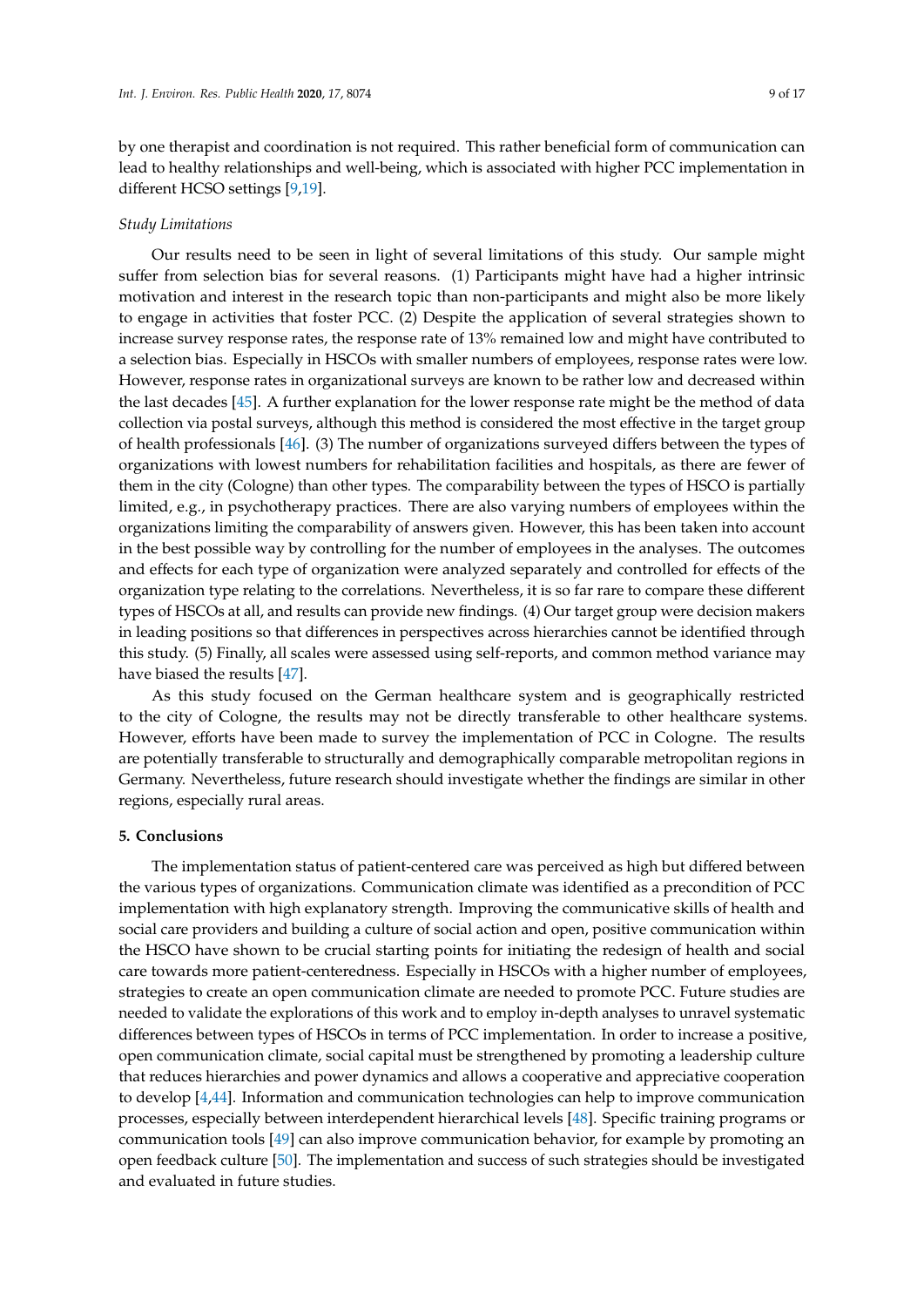**Author Contributions:** L.A., S.S., L.K. and H.P. acquired funding and are the responsible principle investigators of the study. K.I.H., V.V., and H.A.H. designed and conducted data collection, critically reviewed by L.A., K.I.H. analyzed and interpreted the data, drafted and revised the paper. T.-K.P. supported the methodical analyses. L.A., V.V., H.A.H., I.S., S.S., and H.P. interpreted the results. All authors critically revised the paper. All authors have read and agreed to the published version of the manuscript.

**Funding:** This work was supported by the German Federal Ministry of Education and Research (grant no. 01GY1606).

**Acknowledgments:** We would like to thank the participating decision makers for their contribution to the project. We could not have done it without you. We gratefully acknowledge the support and cooperation within the Cologne Research and Development Network (CoRe-Net). Collaborators of CoRe-Net are: Christian Albus, Lena Ansmann, Frank Jessen, Ute Karbach, Ludwig Kuntz, Holger Pfaff, Christian Rietz, Ingrid Schubert, Frank Schulz-Nieswandt, Stephanie Stock, Julia Strupp, Raymond Voltz.

**Conflicts of Interest:** The authors declare no conflict of interest.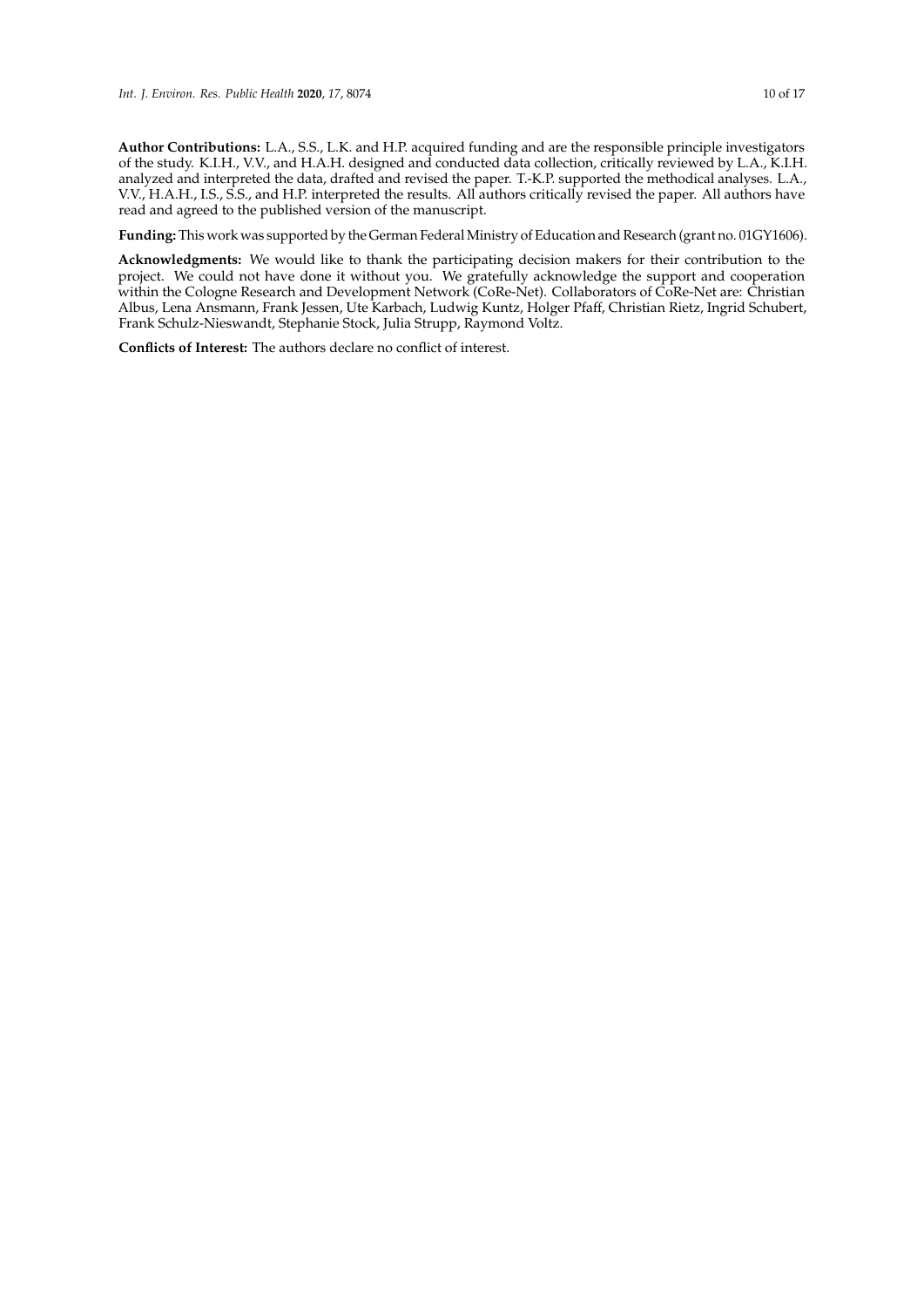### **Appendix A**

<span id="page-10-1"></span><span id="page-10-0"></span>

| <b>Outcomes of PCC</b><br>Implementation                      | Mean Value<br>for Total<br>Sample | Inpatient<br>Nursing<br>Facilities/Hospices | Hospitals | Rehabilitation<br><b>Facilities</b> | GP and<br>Cardiological/Internal<br><b>Specialists</b> | Outpatient<br>Nursing/Hospice<br><b>Services</b> | Psycho-therapy<br>Practices | Kruskal-Wallis<br><b>Test</b><br>$\chi^2$ (df): <i>p</i> -Value |
|---------------------------------------------------------------|-----------------------------------|---------------------------------------------|-----------|-------------------------------------|--------------------------------------------------------|--------------------------------------------------|-----------------------------|-----------------------------------------------------------------|
| <b>Communication Climate</b>                                  | 3.35                              | 3.16                                        | 2.91      | 2.88                                | 3.29                                                   | 3.25                                             | 3.55                        | 26.504(5): <0.001                                               |
| Problems are addressed openly                                 | 3.31                              | 3.21                                        | 2.93      | 2.83                                | 3.22                                                   | 3.27                                             | 3.49                        | 12.868 (5): 0.025                                               |
| Welcome of constructive criticism                             | 3.46                              | 3.32                                        | 2.86      | 2.83                                | 3.47                                                   | 3.36                                             | 3.61                        | 15.058(5): 0.010                                                |
| Good separation of factual and<br>personal issues in meetings | 3.30                              | 3.05                                        | 3.00      | 3.00                                | 3.15                                                   | 3.18                                             | 3.55                        | 16.032 (5): 0.007                                               |
| Participation of employees in<br>important decision-making    | 3.32                              | 3.05                                        | 2.86      | 2.83                                | 3.32                                                   | 3.18                                             | 3.51                        | 15.831 (5): 0.007                                               |

**Table A1.** Mean values of communication climate for the total sample and for HSCOs separately (range: 1−4, *n* = 215).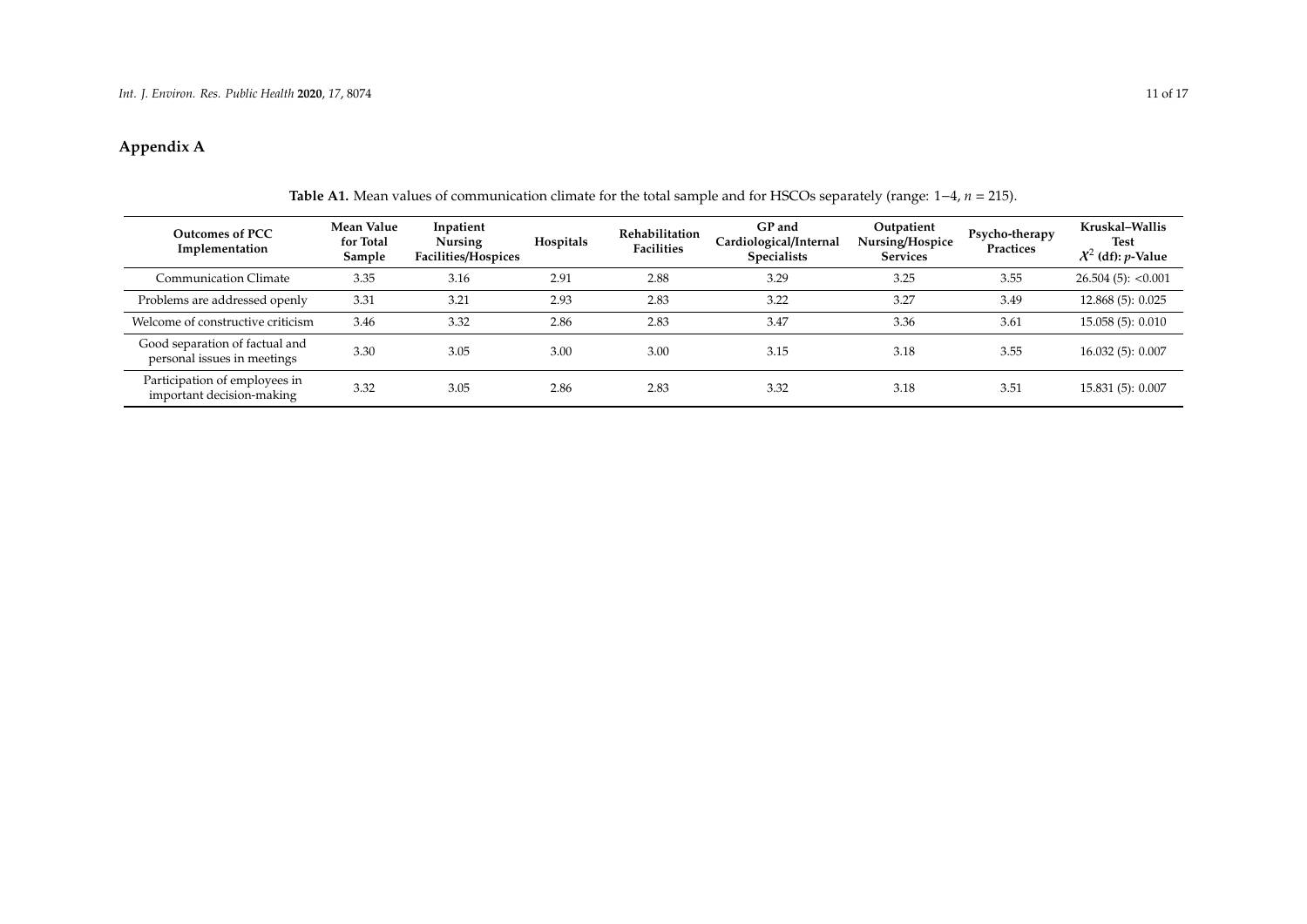## <span id="page-11-1"></span>**Appendix B**

<span id="page-11-0"></span>

| $26 - 35$ years<br>6<br>(2.8)<br>42<br>$36 - 45$ years<br>(19.5)<br>75<br>$46 - 55$ years<br>(34.9)<br>75<br>$56 - 55$ years<br>(34.9)<br>17<br>$> 65$ years<br>(7.9)<br>Gender<br>Males<br>(29.8)<br>64<br>Females<br>151<br>(70.2)<br>Organization type<br>19<br>Inpatient nursing facilities/hospices<br>(8.8)<br>11<br>Hospitals<br>(5.1)<br>Rehabilitation facilities<br>6<br>(2.8)<br>GP and cardiological/internal specialists<br>73<br>(33.9)<br>Outpatient nursing/hospice services<br>22<br>(10.2)<br>Psychotherapy practices<br>84<br>(39.1)<br>Ever been active in direct patient care<br>7<br>(3.3)<br>No<br>Yes<br>207<br>(96.3)<br>$\mathbf{1}$<br>Missing data<br>(0.5)<br>If not active in direct patient care: in the past, active in direct patient care<br>No<br>7<br>(23.3)<br>Yes<br>22<br>(73.3)<br>Missing data<br>1<br>(3.3)<br>Field of activity<br>Nursing<br>18<br>(8.4)<br>Medical<br>72<br>(33.5)<br>92<br>(42.8)<br>Therapeutic<br>Management and Administration<br>24<br>(11.2)<br>Another<br>(1.9)<br>4<br>5<br>Missing data<br>(2.3)<br>Professional background<br>Medicine<br>74<br>(31.2)<br>104<br>Psychology<br>(43.9)<br>Nursing<br>34<br>(14.4)<br>Social work<br>7<br>(3.0)<br>8<br>(3.4)<br>Management & Finances<br>Another<br>6<br>(2.5)<br>Missing data<br>$\overline{4}$<br>(1.7)<br>Leadership position<br>98<br>(45.6)<br>No<br>Yes<br>117<br>(54.4)<br>Self-employed<br>No<br>61<br>(28.4)<br>Yes<br>154<br>(71.6) | Age | n | $\binom{0}{0}$ |
|---------------------------------------------------------------------------------------------------------------------------------------------------------------------------------------------------------------------------------------------------------------------------------------------------------------------------------------------------------------------------------------------------------------------------------------------------------------------------------------------------------------------------------------------------------------------------------------------------------------------------------------------------------------------------------------------------------------------------------------------------------------------------------------------------------------------------------------------------------------------------------------------------------------------------------------------------------------------------------------------------------------------------------------------------------------------------------------------------------------------------------------------------------------------------------------------------------------------------------------------------------------------------------------------------------------------------------------------------------------------------------------------------------------------------------------------------------------------|-----|---|----------------|
|                                                                                                                                                                                                                                                                                                                                                                                                                                                                                                                                                                                                                                                                                                                                                                                                                                                                                                                                                                                                                                                                                                                                                                                                                                                                                                                                                                                                                                                                     |     |   |                |
|                                                                                                                                                                                                                                                                                                                                                                                                                                                                                                                                                                                                                                                                                                                                                                                                                                                                                                                                                                                                                                                                                                                                                                                                                                                                                                                                                                                                                                                                     |     |   |                |
|                                                                                                                                                                                                                                                                                                                                                                                                                                                                                                                                                                                                                                                                                                                                                                                                                                                                                                                                                                                                                                                                                                                                                                                                                                                                                                                                                                                                                                                                     |     |   |                |
|                                                                                                                                                                                                                                                                                                                                                                                                                                                                                                                                                                                                                                                                                                                                                                                                                                                                                                                                                                                                                                                                                                                                                                                                                                                                                                                                                                                                                                                                     |     |   |                |
|                                                                                                                                                                                                                                                                                                                                                                                                                                                                                                                                                                                                                                                                                                                                                                                                                                                                                                                                                                                                                                                                                                                                                                                                                                                                                                                                                                                                                                                                     |     |   |                |
|                                                                                                                                                                                                                                                                                                                                                                                                                                                                                                                                                                                                                                                                                                                                                                                                                                                                                                                                                                                                                                                                                                                                                                                                                                                                                                                                                                                                                                                                     |     |   |                |
|                                                                                                                                                                                                                                                                                                                                                                                                                                                                                                                                                                                                                                                                                                                                                                                                                                                                                                                                                                                                                                                                                                                                                                                                                                                                                                                                                                                                                                                                     |     |   |                |
|                                                                                                                                                                                                                                                                                                                                                                                                                                                                                                                                                                                                                                                                                                                                                                                                                                                                                                                                                                                                                                                                                                                                                                                                                                                                                                                                                                                                                                                                     |     |   |                |
|                                                                                                                                                                                                                                                                                                                                                                                                                                                                                                                                                                                                                                                                                                                                                                                                                                                                                                                                                                                                                                                                                                                                                                                                                                                                                                                                                                                                                                                                     |     |   |                |
|                                                                                                                                                                                                                                                                                                                                                                                                                                                                                                                                                                                                                                                                                                                                                                                                                                                                                                                                                                                                                                                                                                                                                                                                                                                                                                                                                                                                                                                                     |     |   |                |
|                                                                                                                                                                                                                                                                                                                                                                                                                                                                                                                                                                                                                                                                                                                                                                                                                                                                                                                                                                                                                                                                                                                                                                                                                                                                                                                                                                                                                                                                     |     |   |                |
|                                                                                                                                                                                                                                                                                                                                                                                                                                                                                                                                                                                                                                                                                                                                                                                                                                                                                                                                                                                                                                                                                                                                                                                                                                                                                                                                                                                                                                                                     |     |   |                |
|                                                                                                                                                                                                                                                                                                                                                                                                                                                                                                                                                                                                                                                                                                                                                                                                                                                                                                                                                                                                                                                                                                                                                                                                                                                                                                                                                                                                                                                                     |     |   |                |
|                                                                                                                                                                                                                                                                                                                                                                                                                                                                                                                                                                                                                                                                                                                                                                                                                                                                                                                                                                                                                                                                                                                                                                                                                                                                                                                                                                                                                                                                     |     |   |                |
|                                                                                                                                                                                                                                                                                                                                                                                                                                                                                                                                                                                                                                                                                                                                                                                                                                                                                                                                                                                                                                                                                                                                                                                                                                                                                                                                                                                                                                                                     |     |   |                |
|                                                                                                                                                                                                                                                                                                                                                                                                                                                                                                                                                                                                                                                                                                                                                                                                                                                                                                                                                                                                                                                                                                                                                                                                                                                                                                                                                                                                                                                                     |     |   |                |
|                                                                                                                                                                                                                                                                                                                                                                                                                                                                                                                                                                                                                                                                                                                                                                                                                                                                                                                                                                                                                                                                                                                                                                                                                                                                                                                                                                                                                                                                     |     |   |                |
|                                                                                                                                                                                                                                                                                                                                                                                                                                                                                                                                                                                                                                                                                                                                                                                                                                                                                                                                                                                                                                                                                                                                                                                                                                                                                                                                                                                                                                                                     |     |   |                |
|                                                                                                                                                                                                                                                                                                                                                                                                                                                                                                                                                                                                                                                                                                                                                                                                                                                                                                                                                                                                                                                                                                                                                                                                                                                                                                                                                                                                                                                                     |     |   |                |
|                                                                                                                                                                                                                                                                                                                                                                                                                                                                                                                                                                                                                                                                                                                                                                                                                                                                                                                                                                                                                                                                                                                                                                                                                                                                                                                                                                                                                                                                     |     |   |                |
|                                                                                                                                                                                                                                                                                                                                                                                                                                                                                                                                                                                                                                                                                                                                                                                                                                                                                                                                                                                                                                                                                                                                                                                                                                                                                                                                                                                                                                                                     |     |   |                |
|                                                                                                                                                                                                                                                                                                                                                                                                                                                                                                                                                                                                                                                                                                                                                                                                                                                                                                                                                                                                                                                                                                                                                                                                                                                                                                                                                                                                                                                                     |     |   |                |
|                                                                                                                                                                                                                                                                                                                                                                                                                                                                                                                                                                                                                                                                                                                                                                                                                                                                                                                                                                                                                                                                                                                                                                                                                                                                                                                                                                                                                                                                     |     |   |                |
|                                                                                                                                                                                                                                                                                                                                                                                                                                                                                                                                                                                                                                                                                                                                                                                                                                                                                                                                                                                                                                                                                                                                                                                                                                                                                                                                                                                                                                                                     |     |   |                |
|                                                                                                                                                                                                                                                                                                                                                                                                                                                                                                                                                                                                                                                                                                                                                                                                                                                                                                                                                                                                                                                                                                                                                                                                                                                                                                                                                                                                                                                                     |     |   |                |
|                                                                                                                                                                                                                                                                                                                                                                                                                                                                                                                                                                                                                                                                                                                                                                                                                                                                                                                                                                                                                                                                                                                                                                                                                                                                                                                                                                                                                                                                     |     |   |                |
|                                                                                                                                                                                                                                                                                                                                                                                                                                                                                                                                                                                                                                                                                                                                                                                                                                                                                                                                                                                                                                                                                                                                                                                                                                                                                                                                                                                                                                                                     |     |   |                |
|                                                                                                                                                                                                                                                                                                                                                                                                                                                                                                                                                                                                                                                                                                                                                                                                                                                                                                                                                                                                                                                                                                                                                                                                                                                                                                                                                                                                                                                                     |     |   |                |
|                                                                                                                                                                                                                                                                                                                                                                                                                                                                                                                                                                                                                                                                                                                                                                                                                                                                                                                                                                                                                                                                                                                                                                                                                                                                                                                                                                                                                                                                     |     |   |                |
|                                                                                                                                                                                                                                                                                                                                                                                                                                                                                                                                                                                                                                                                                                                                                                                                                                                                                                                                                                                                                                                                                                                                                                                                                                                                                                                                                                                                                                                                     |     |   |                |
|                                                                                                                                                                                                                                                                                                                                                                                                                                                                                                                                                                                                                                                                                                                                                                                                                                                                                                                                                                                                                                                                                                                                                                                                                                                                                                                                                                                                                                                                     |     |   |                |
|                                                                                                                                                                                                                                                                                                                                                                                                                                                                                                                                                                                                                                                                                                                                                                                                                                                                                                                                                                                                                                                                                                                                                                                                                                                                                                                                                                                                                                                                     |     |   |                |
|                                                                                                                                                                                                                                                                                                                                                                                                                                                                                                                                                                                                                                                                                                                                                                                                                                                                                                                                                                                                                                                                                                                                                                                                                                                                                                                                                                                                                                                                     |     |   |                |
|                                                                                                                                                                                                                                                                                                                                                                                                                                                                                                                                                                                                                                                                                                                                                                                                                                                                                                                                                                                                                                                                                                                                                                                                                                                                                                                                                                                                                                                                     |     |   |                |
|                                                                                                                                                                                                                                                                                                                                                                                                                                                                                                                                                                                                                                                                                                                                                                                                                                                                                                                                                                                                                                                                                                                                                                                                                                                                                                                                                                                                                                                                     |     |   |                |
|                                                                                                                                                                                                                                                                                                                                                                                                                                                                                                                                                                                                                                                                                                                                                                                                                                                                                                                                                                                                                                                                                                                                                                                                                                                                                                                                                                                                                                                                     |     |   |                |
|                                                                                                                                                                                                                                                                                                                                                                                                                                                                                                                                                                                                                                                                                                                                                                                                                                                                                                                                                                                                                                                                                                                                                                                                                                                                                                                                                                                                                                                                     |     |   |                |
|                                                                                                                                                                                                                                                                                                                                                                                                                                                                                                                                                                                                                                                                                                                                                                                                                                                                                                                                                                                                                                                                                                                                                                                                                                                                                                                                                                                                                                                                     |     |   |                |
|                                                                                                                                                                                                                                                                                                                                                                                                                                                                                                                                                                                                                                                                                                                                                                                                                                                                                                                                                                                                                                                                                                                                                                                                                                                                                                                                                                                                                                                                     |     |   |                |
|                                                                                                                                                                                                                                                                                                                                                                                                                                                                                                                                                                                                                                                                                                                                                                                                                                                                                                                                                                                                                                                                                                                                                                                                                                                                                                                                                                                                                                                                     |     |   |                |
|                                                                                                                                                                                                                                                                                                                                                                                                                                                                                                                                                                                                                                                                                                                                                                                                                                                                                                                                                                                                                                                                                                                                                                                                                                                                                                                                                                                                                                                                     |     |   |                |
|                                                                                                                                                                                                                                                                                                                                                                                                                                                                                                                                                                                                                                                                                                                                                                                                                                                                                                                                                                                                                                                                                                                                                                                                                                                                                                                                                                                                                                                                     |     |   |                |
|                                                                                                                                                                                                                                                                                                                                                                                                                                                                                                                                                                                                                                                                                                                                                                                                                                                                                                                                                                                                                                                                                                                                                                                                                                                                                                                                                                                                                                                                     |     |   |                |
|                                                                                                                                                                                                                                                                                                                                                                                                                                                                                                                                                                                                                                                                                                                                                                                                                                                                                                                                                                                                                                                                                                                                                                                                                                                                                                                                                                                                                                                                     |     |   |                |

**Table A2.** Sample demographics  $(n = 215)$ .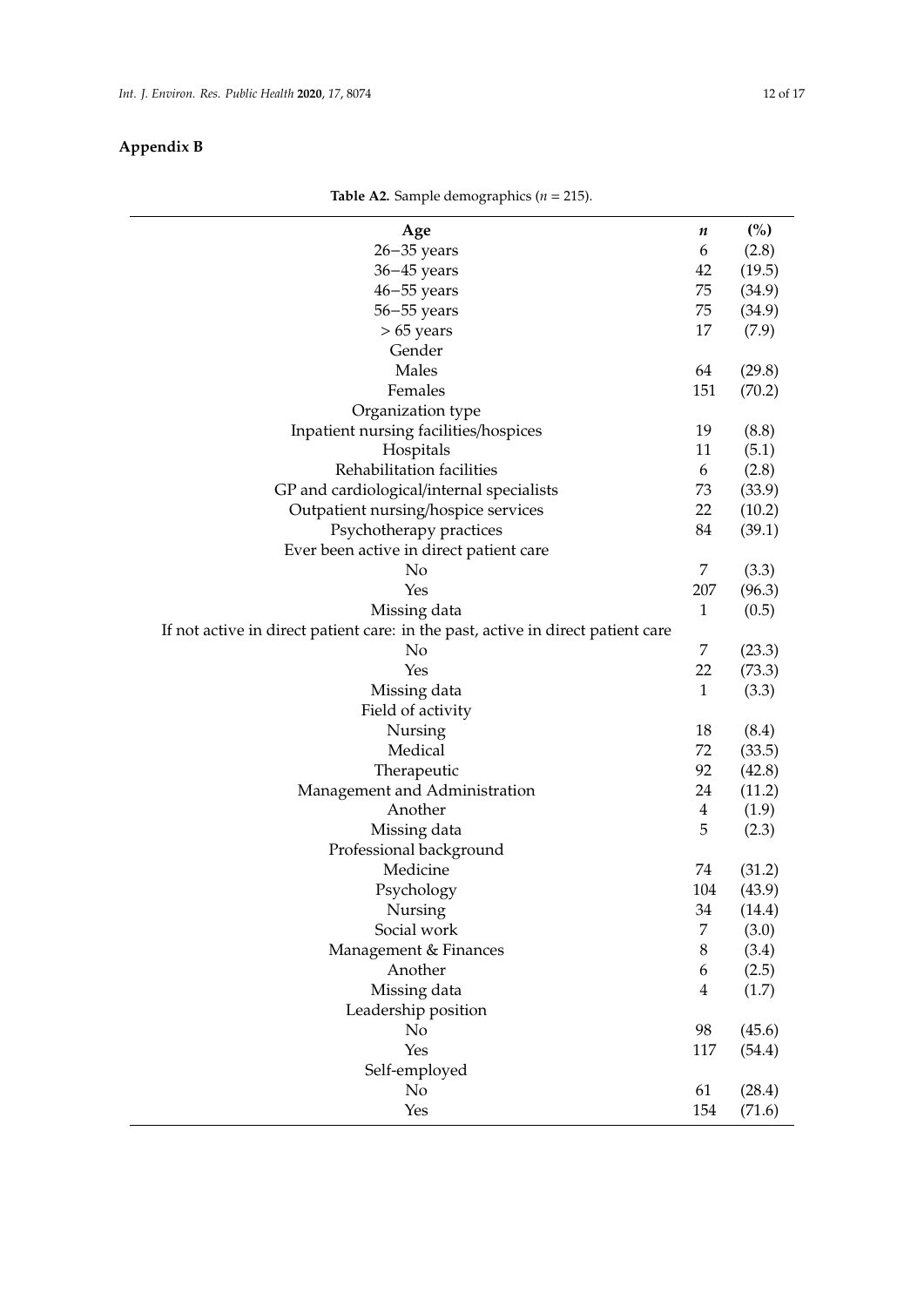## **Appendix C**

<span id="page-12-0"></span>

|                                                              |                 | <b>Total PCC</b> |                 |                 | Principles      |                 |                 | <b>Activities</b> |                 |                 | Enabler         |                 |
|--------------------------------------------------------------|-----------------|------------------|-----------------|-----------------|-----------------|-----------------|-----------------|-------------------|-----------------|-----------------|-----------------|-----------------|
| <b>Outcomes of PCC</b><br>Implementation                     | M1              | M <sub>2</sub>   | M <sub>3</sub>  | M1              | M <sub>2</sub>  | M <sub>3</sub>  | M1              | M <sub>2</sub>    | $\mathbf{M}3$   | M1              | M <sub>2</sub>  | M3              |
|                                                              | β '95%-CI       | $\beta$ '95%-CI  | $\beta$ '95%-CI | $\beta$ '95%-CI | β '95%-CI       | $\beta$ '95%-CI | $\beta$ '95%-CI | $\beta$ '95%-CI   | $\beta$ '95%-CI | $\beta$ '95%-CI | β '95%-CI       | $\beta$ '95%-CI |
|                                                              | $0.546***$      | $0.490***$       | $1.082***$      | $0.724$ ***     | $0.410**$       | $1.137***$      | $0.622$ ***     | $0.552$ ***       | $1.118***$      | $0.380*$        | $0.467***$      | $0.950***$      |
| Communication climate                                        | 0.312;<br>0.780 | 0.241;<br>0.739  | 0.559;<br>1.606 | 0.419;<br>1.029 | 0.158;<br>0.662 | 0.409:<br>1.865 | 0.423;<br>0.821 | 0.349:<br>0.755   | 0.623;<br>1.752 | 0.074;<br>0.687 | 0.106;<br>0.829 | 0.384;<br>1.517 |
| HSCO [reference - Inpatient<br>nursing facilities/hospices]: |                 |                  |                 |                 |                 |                 |                 |                   |                 |                 |                 |                 |
|                                                              |                 | $-0.173$         | $-0.113$        |                 | $-0.058$        | 2.034           |                 | $-0.450$          | 0.656           |                 | $-0.047$        | $-1.390$        |
| Hospitals                                                    |                 | $-0.417$ :       | $-2.498:$       |                 | $-0.893:$       | $-1.801:$       |                 | $-1.053;$         | $-1.901;$       |                 | $-0.701:$       | $-4.554;$       |
|                                                              |                 | 0.762            | 2.724           |                 | 1.009           | 5.870           |                 | 1.153             | 3.213           |                 | 0.606           | 1.775           |
|                                                              |                 | $-0.221$         | 2.516           |                 | 0.155           | 3.795           |                 | $-0.237$          | 1.948           |                 | $-0.394$        | 2.443           |
| Rehabilitation facilities                                    |                 | $-0.851;$        | $-0.717;$       |                 | $-0.511;$       | $-0.958;$       |                 | $-1.014;$         | $-1.893;$       |                 | $-1.039;$       | $-1.007;$       |
|                                                              |                 | 0.409            | 5.748           |                 | 0.820           | 6.633           |                 | 0.540             | 5.789           |                 | 0.252           | 5.893           |
| GP and cardiological/internal                                |                 | $-0.468*$        | 1.087           |                 | $-0.034$        | 2.126           |                 | $-0.347$          | 1.351           |                 | $-0.842$ ***    | 0.305           |
| specialists                                                  |                 | $-0.866;$        | $-1.196;$       |                 | $-0.527;$       | $-0.828;$       |                 | $-0.788;$         | $-0.873;$       |                 | $-1.249;$       | $-2.574;$       |
|                                                              |                 | $-0.069$         | 3.370           |                 | 0.595           | 5.080           |                 | 0.094             | 3.576           |                 | $-0.435$        | 3.184           |
|                                                              |                 | $-0.009$         | 1.598           |                 | 0.289           | 2.497           |                 | 0.235             | 2.348           |                 | $-0.402$        | 0.390           |
| Outpatient nursing/hospice<br>services                       |                 | $-0.470;$        | $-1.117;$       |                 | $-0.316;$       | $-0.726$        |                 | $-0.288;$         | $-0.620;$       |                 | $-0.900;$       | $-2.751;$       |
|                                                              |                 | 0.451            | 4.313           |                 | 0.893           | 5.720           |                 | 0.758             | 5.315           |                 | 0.095           | 3.549           |
|                                                              |                 | $-0.129$         | $2.749**$       |                 | $1.052$ ***     | $4.063**$       |                 | 0.047             | $3.051**$       |                 | $-0.895$ ***    | 1.792           |
| Psychotherapy practices                                      |                 | $-0.515;$        | 0.772;          |                 | 0.528;          | 1.494;          |                 | $-0.377;$         | 1.038;          |                 | $-1.321;$       | $-0.805;$       |
|                                                              |                 | 0.258            | 4.725           |                 | 1.576           | 6.633           |                 | 0.470             | 5.064           |                 | $-0.469$        | 4.390           |
|                                                              |                 | $-0.001$ **      | $-0.001*$       |                 | $-0.001$        | $-0.001$        |                 | $-0.001*$         | $-0.001$        |                 | $-0.001$ **     | $-0.001$        |
| Number of employees                                          |                 | $-0.002;$        | $-0.002;$       |                 | $-0.003;$       | $-0.003;$       |                 | $-0.002;$         | $-0.002;$       |                 | $-0.002;$       | $-0.002;$       |
|                                                              |                 | $-0.000$         | $-0.000$        |                 | 0.000           | 0.000           |                 | $-0.000$          | 0.000           |                 | $-0.000$        | 0.000           |
| Interaction term between<br>communication climate and        |                 |                  |                 |                 |                 |                 |                 |                   |                 |                 |                 |                 |

**Table A3.** Linear regression for PCC implementation by communication climate.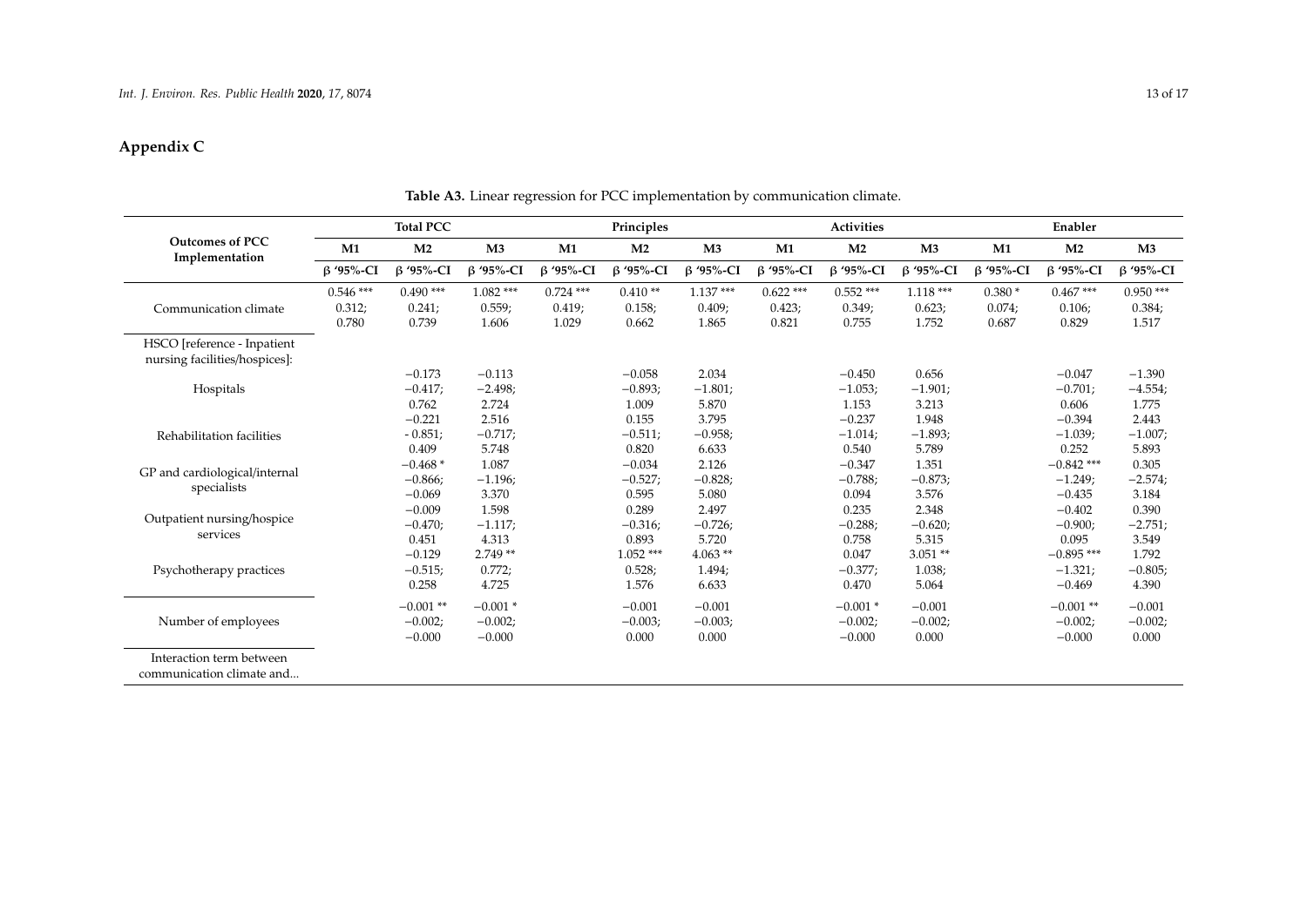<span id="page-13-0"></span>

|                                              |             | <b>Total PCC</b> |                 |               | Principles      |                |                 | <b>Activities</b> |                 |             | Enabler        |                 |
|----------------------------------------------|-------------|------------------|-----------------|---------------|-----------------|----------------|-----------------|-------------------|-----------------|-------------|----------------|-----------------|
| <b>Outcomes of PCC</b><br>Implementation     | M1          | M <sub>2</sub>   | M <sub>3</sub>  | $\mathbf{M1}$ | M <sub>2</sub>  | M <sub>3</sub> | $\mathbf{M1}$   | M <sub>2</sub>    | M <sub>3</sub>  | M1          | M <sub>2</sub> | $\mathbf{M}3$   |
|                                              | $β$ '95%-CI | $β'95%$ -CI      | $\beta$ '95%-CI | $β'95%$ -CI   | $\beta$ '95%-CI | $β$ '95%-CI    | $\beta$ '95%-CI | $\beta$ '95%-CI   | $\beta$ '95%-CI | $β'95%$ -CI | $β$ '95%-CI    | $\beta$ '95%-CI |
|                                              |             |                  | 0.013           |               |                 | $-0.625$       |                 |                   | $-0.069$        |             |                | 0.414           |
| Hospitals                                    |             |                  | $-0.770;$       |               |                 | $-1.821;$      |                 |                   | $-0.844;$       |             |                | $-0.482:$       |
|                                              |             |                  | 0.796           |               |                 | 0.571          |                 |                   | 0.706           |             |                | 1.311           |
|                                              |             |                  | $-0.890$        |               |                 | $-1.195**$     |                 |                   | $-0.694$        |             |                | $-0.933$        |
| Rehabilitation facilities                    |             |                  | $-1.912;$       |               |                 | $-2.090;$      |                 |                   | $-1.924;0.536$  |             |                | $-1.992;$       |
|                                              |             |                  | 0.133           |               |                 | $-0.299$       |                 |                   |                 |             |                | 0.126           |
| GP and cardiological/internal<br>specialists |             |                  | $-0.491$        |               |                 | $-0.665$       |                 |                   | $-0.537$        |             |                | $-0.360$        |
|                                              |             |                  | $-1.187;$       |               |                 | $-1.552;$      |                 |                   | $-1.215;$       |             |                | $-1.225;$       |
|                                              |             |                  | 0.205           |               |                 | 0.223          |                 |                   | 0.140           |             |                | 0.504           |
| Outpatient nursing/hospice                   |             |                  | $-0.508$        |               |                 | $-0.700$       |                 |                   | $-0.665$        |             |                | $-0.254$        |
| services                                     |             |                  | $-1.368;$       |               |                 | $-1.692;$      |                 |                   | $-1.573;$       |             |                | $-1.256;$       |
|                                              |             |                  | 0.353           |               |                 | 0.293          |                 |                   | 0.243           |             |                | 0.747           |
|                                              |             |                  | $-0.871**$      |               |                 | $-0.929*$      |                 |                   | $-0.913**$      |             |                | $-0.803*$       |
| Psychotherapy practices                      |             |                  | $-1.469;$       |               |                 | $-1.696;$      |                 |                   | $-1.520;$       |             |                | $-1.568;$       |
|                                              |             |                  | $-0.247$        |               |                 | $-0.161$       |                 |                   | $-0.305$        |             |                | $-0.038$        |
|                                              | 5.592***    | $6.038***$       | $4.149***$      | 5.558 ***     | $6.208***$      | $3.911***$     | $5.316***$      | $5.660***$        | $3.636***$      | 5.888 ***   | $6.336***$     | 4.782***        |
| Constant                                     | 4.792;      | 5.162;           | 2.451;          | 4.491;        | 5.236;          | 1.500;         | 4.637;          | 4.885;            | 1.777;          | 4.843;      | 5.130;         | 2.950;          |
|                                              | 6.391       | 6.915            | 5.847           | 6.624         | 7.180           | 6.323          | 5.994           | 6.436             | 5.495           | 6.933       | 7.542          | 6.613           |
| Adjusted $R^2$                               | 0.1396      | 0.2114           | 0.2457          | 0.1461        | 0.4092          | 0.4267         | 0.1562          | 0.2254            | 0.2539          | 0.0441      | 0.1188         | 0.1469          |
| п                                            | 215         | 215              | 215             | 215           | 215             | 215            | 215             | 215               | 215             | 215         | 215            | 215             |

**Table A3.** *Cont.*

Notes:  $* p \le 0.05$ ;  $** p < 0.01$ ;  $*** p < 0.001$ .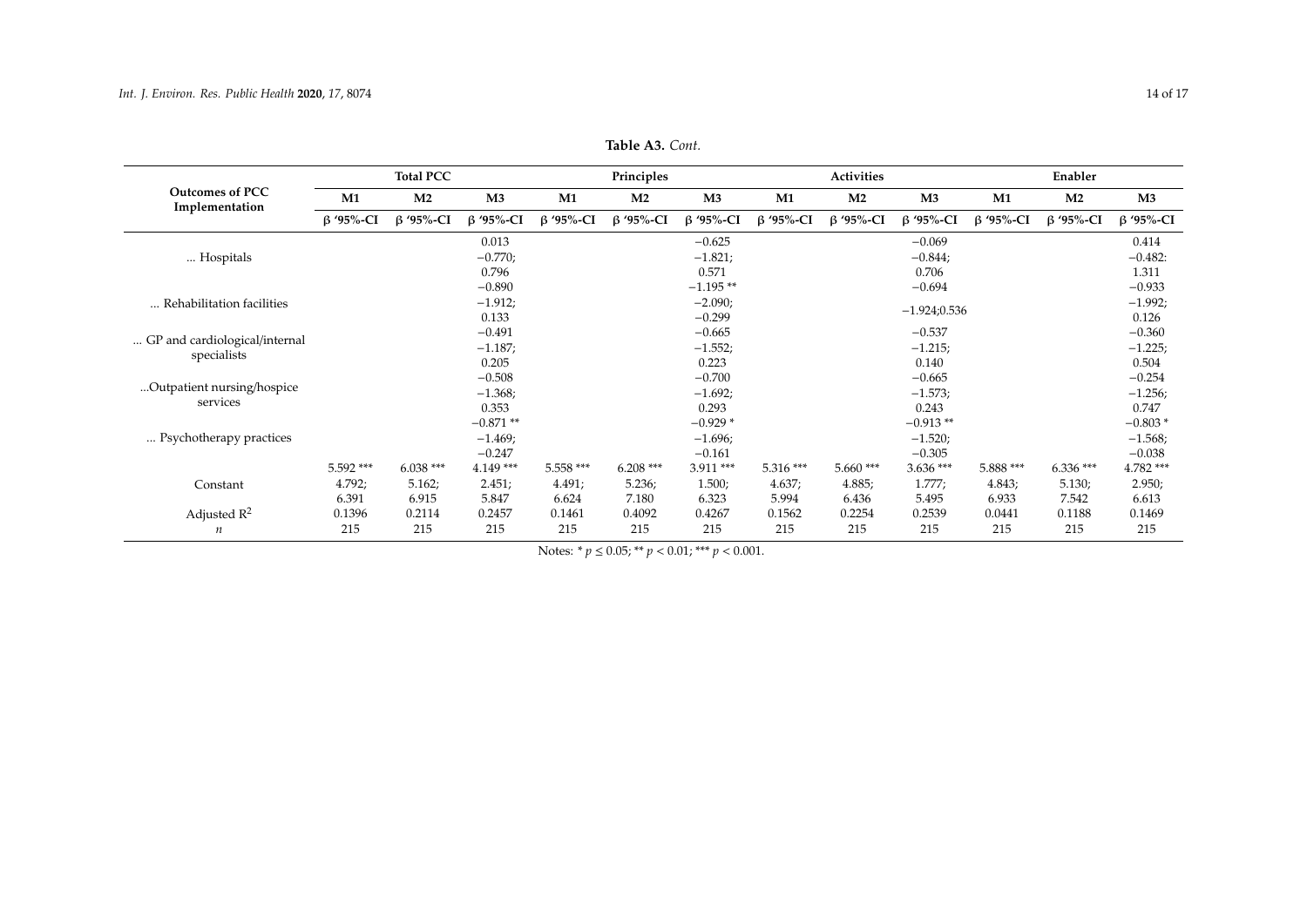#### **References**

- <span id="page-14-0"></span>1. Institute of Medicine (US) Committee on Quality of Health Care in America. *Crossing the Quality Chasm. A New Health System for the 21st Century*; National Academies Press: Washington, DC, USA, 2001; ISBN 0309072808.
- <span id="page-14-1"></span>2. World Health Organization. Global Strategy on Human Resources for Health: Workforce 2030. Available online: http://apps.who.int/iris/bitstream/handle/10665/250368/[9789241511131-eng.pdf?sequence](http://apps.who.int/iris/bitstream/handle/10665/250368/9789241511131-eng.pdf?sequence=1)=1 (accessed on 8 January 2020).
- <span id="page-14-2"></span>3. West, E.; Barron, D.N.; Reeves, R. Overcoming the barriers to patient-centred care: Time, tools and training. *J. Clin. Nurs.* **2005**, *14*, 435–443. [\[CrossRef\]](http://dx.doi.org/10.1111/j.1365-2702.2004.01091.x) [\[PubMed\]](http://www.ncbi.nlm.nih.gov/pubmed/15807750)
- <span id="page-14-3"></span>4. Moore, L.; Britten, N.; Lydahl, D.; Naldemirci, Ö.; Elam, M.; Wolf, A. Barriers and facilitators to the implementation of person-centred care in different healthcare contexts. *Scand. J. Caring Sci.* **2017**, *31*, 662–673. [\[CrossRef\]](http://dx.doi.org/10.1111/scs.12376) [\[PubMed\]](http://www.ncbi.nlm.nih.gov/pubmed/27859459)
- <span id="page-14-4"></span>5. Scholl, I.; LaRussa, A.; Hahlweg, P.; Kobrin, S.; Elwyn, G. Organizational- and system-level characteristics that influence implementation of shared decision-making and strategies to address them—A scoping review. *Implement. Sci.* **2018**, *13*, 40. [\[CrossRef\]](http://dx.doi.org/10.1186/s13012-018-0731-z) [\[PubMed\]](http://www.ncbi.nlm.nih.gov/pubmed/29523167)
- <span id="page-14-5"></span>6. Scholl, I.; Zill, J.M.; Härter, M.; Dirmaier, J. An integrative model of patient-centeredness—A systematic review and concept analysis. *PLoS ONE* **2014**, *9*, e107828. [\[CrossRef\]](http://dx.doi.org/10.1371/journal.pone.0107828)
- <span id="page-14-6"></span>7. Luxford, K.; Safran, D.G.; Delbanco, T. Promoting patient-centered care: A qualitative study of facilitators and barriers in healthcare organizations with a reputation for improving the patient experience. *Int. J. Qual. Health Care* **2011**, *23*, 510–515. [\[CrossRef\]](http://dx.doi.org/10.1093/intqhc/mzr024)
- <span id="page-14-7"></span>8. Shaller, D. *Patient-Centered Care: What Does It Take*; The Commonwealth Fund: New York, NY, USA, 2007.
- <span id="page-14-8"></span>9. Hower, K.I.; Vennedey, V.; Hillen, H.A.; Kuntz, L.; Stock, S.; Pfaff, H.; Ansmann, L. Implementation of patient-centred care: Which organisational determinants matter from decision maker's perspective? Results from a qualitative interview study across various health and social care organisations. *BMJ Open* **2019**, *9*, e027591. [\[CrossRef\]](http://dx.doi.org/10.1136/bmjopen-2018-027591) [\[PubMed\]](http://www.ncbi.nlm.nih.gov/pubmed/30940764)
- <span id="page-14-9"></span>10. Vennedey, V.; Hower, K.I.; Hillen, H.A.; Ansmann, L.; Kuntz, L.; Stock, S. Patients' perspectives of facilitators and barriers to patient-centred care: Insights from qualitative patient interviews. *BMJ Open* **2020**, *10*, e033449. [\[CrossRef\]](http://dx.doi.org/10.1136/bmjopen-2019-033449)
- <span id="page-14-10"></span>11. Wanzer, M.B.; Booth-Butterfield, M.; Gruber, K. Perceptions of health care providers' communication: Relationships between patient-centered communication and satisfaction. *Health Commun.* **2004**, *16*, 363–383. [\[CrossRef\]](http://dx.doi.org/10.1207/S15327027HC1603_6)
- <span id="page-14-11"></span>12. Pfaff, H.; Hammer, A.; Ernstmann, N.; Kowalski, C.; Ommen, O. Sicherheitskultur: Definition, Modelle und Gestaltung. *Z. Evid. Fortbild. Qual. Gesundhwes.* **2009**, *103*, 493–497. [\[CrossRef\]](http://dx.doi.org/10.1016/j.zefq.2009.08.007)
- <span id="page-14-12"></span>13. Pfaff, H.; Braithwaite, J. A Parsonian Approach to Patient Safety: Transformational Leadership and Social Capital as Preconditions for Clinical Risk Management-the GI Factor. *Int. J. Environ. Res. Public Health* **2020**, *17*, 3989. [\[CrossRef\]](http://dx.doi.org/10.3390/ijerph17113989)
- <span id="page-14-13"></span>14. Zwarenstein, M.; Goldman, J.; Reeves, S. Interprofessional collaboration: Effects of practice-based interventions on professional practice and healthcare outcomes. *Cochrane Database Syst. Rev.* **2009**, *3*. [\[CrossRef\]](http://dx.doi.org/10.1002/14651858.CD000072.pub2)
- 15. Donovan, A.L.; Aldrich, J.M.; Gross, A.K.; Barchas, D.M.; Thornton, K.C.; Schell-Chaple, H.M.; Gropper, M.A.; Lipshutz, A.K.M. Interprofessional Care and Teamwork in the ICU. *Crit. Care Med.* **2018**, *46*, 980–990. [\[CrossRef\]](http://dx.doi.org/10.1097/CCM.0000000000003067) [\[PubMed\]](http://www.ncbi.nlm.nih.gov/pubmed/29521716)
- <span id="page-14-14"></span>16. Holmes, T.; Vifladt, A.; Ballangrud, R. A qualitative study of how inter–professional teamwork influences perioperative nursing. *Nurs. Open* **2020**, *7*, 571–580. [\[CrossRef\]](http://dx.doi.org/10.1002/nop2.422)
- <span id="page-14-15"></span>17. Meterko, M.; Mohr, D.C.; Young, G.J. Teamwork culture and patient satisfaction in hospitals. *Med. Care* **2004**, *42*, 492–498. [\[CrossRef\]](http://dx.doi.org/10.1097/01.mlr.0000124389.58422.b2) [\[PubMed\]](http://www.ncbi.nlm.nih.gov/pubmed/15083111)
- 18. Henkin, S.; Chon, T.Y.; Christopherson, M.L.; Halvorsen, A.J.; Worden, L.M.; Ratelle, J.T. Improving nurse-physician teamwork through interprofessional bedside rounding. *J. Multidiscip. Healthc.* **2016**, *9*, 201–205. [\[CrossRef\]](http://dx.doi.org/10.2147/JMDH.S106644) [\[PubMed\]](http://www.ncbi.nlm.nih.gov/pubmed/27194915)
- <span id="page-14-16"></span>19. Misseri, G.; Cortegiani, A.; Gregoretti, C. How to communicate between surgeon and intensivist? *Curr. Opin. Anaesthesiol.* **2019**, *33*, 170–176. [\[CrossRef\]](http://dx.doi.org/10.1097/ACO.0000000000000808)
- <span id="page-14-17"></span>20. Mazzocco, K.; Petitti, D.B.; Fong, K.T.; Bonacum, D.; Brookey, J.; Graham, S.; Lasky, R.E.; Sexton, J.B.; Thomas, E.J. Surgical team behaviors and patient outcomes. *Am. J. Surg.* **2009**, *197*, 678–685. [\[CrossRef\]](http://dx.doi.org/10.1016/j.amjsurg.2008.03.002)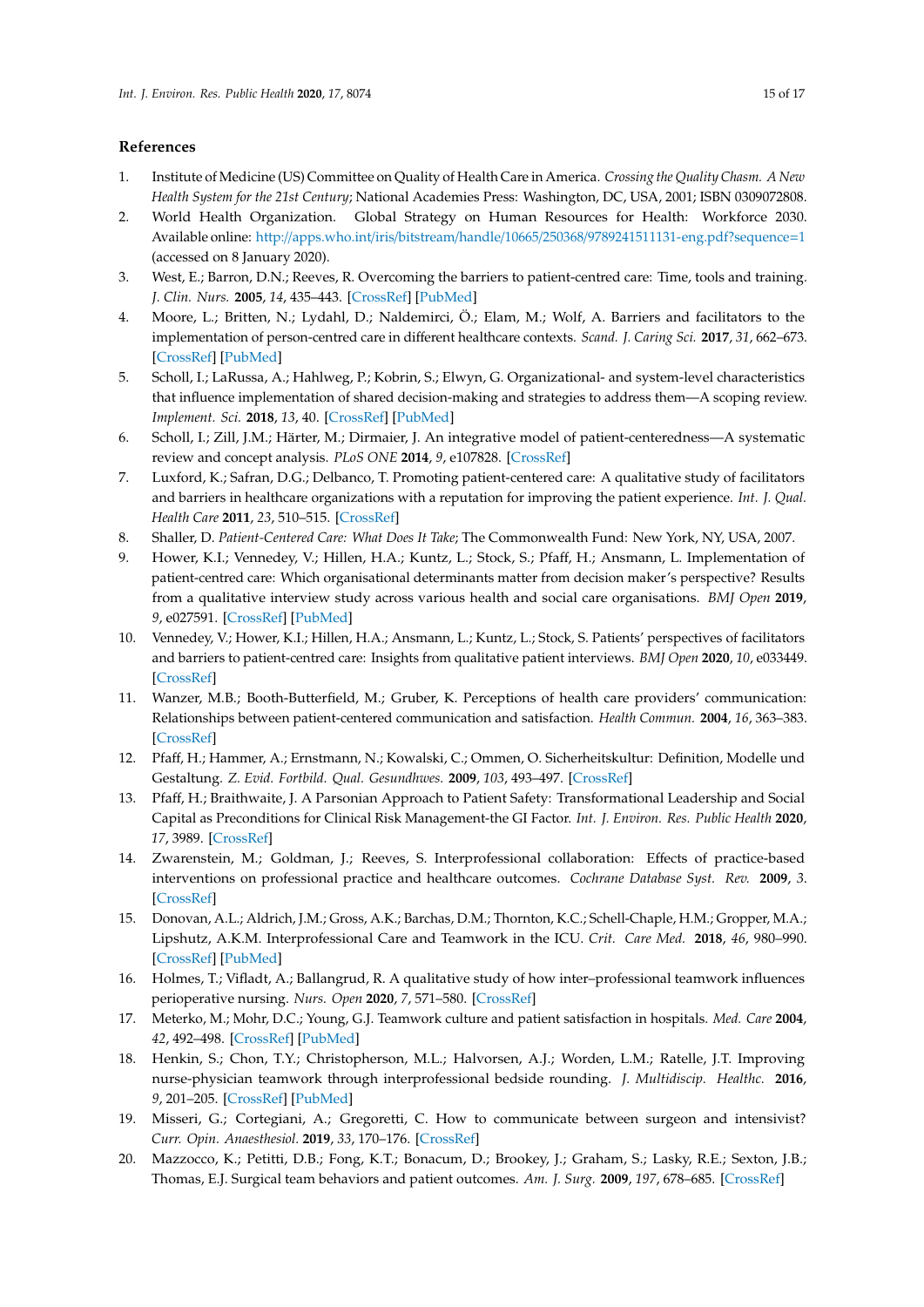- <span id="page-15-0"></span>21. Wynia, M.K.; Johnson, M.; McCoy, T.P.; Griffin, L.P.; Osborn, C.Y. Validation of an organizational communication climate assessment toolkit. *Am. J. Med. Qual.* **2010**, *25*, 436–443. [\[CrossRef\]](http://dx.doi.org/10.1177/1062860610368428)
- <span id="page-15-1"></span>22. Karbach, U.; Ansmann, L.; Scholten, N.; Pfaff, H. Bericht aus einem laufenden Forschungsprojekt: CoRe-Net, das Kölner Kompetenznetzwerk aus Versorgungspraxis und Versorgungsforschung, und der Value-based Healthcare-Ansatz. *Z. Evid. Fortbild. Qual. Gesundhwes.* **2018**, *130*, 21–26. [\[CrossRef\]](http://dx.doi.org/10.1016/j.zefq.2017.11.005)
- <span id="page-15-2"></span>23. Ansmann, L.; Hillen, H.A.; Kuntz, L.; Stock, S.; Vennedey, V.; Hower, K.I. Characteristics of value-based health and social care from organisations' perspectives (OrgValue): A mixed-methods study protocol. *BMJ Open* **2018**, *8*, e022635. [\[CrossRef\]](http://dx.doi.org/10.1136/bmjopen-2018-022635)
- <span id="page-15-3"></span>24. Kumar, N.; Stern, L.W.; Anderson, J.C. Conducting interorganizational research using key informants. *Acad. Manag. J.* **1993**, *36*, 1633–1651. [\[CrossRef\]](http://dx.doi.org/10.2307/256824)
- <span id="page-15-4"></span>25. Dillman, D.A. *Mail and Telephone Surveys: The Total Design Method*; Wiley & Sons: New York, NY, USA, 1978.
- <span id="page-15-5"></span>26. Ansmann, L.; Hillen, H.A.; Hower, K.I.; Kuntz, L.; Pfaff, H.; Poppe, A.; Stock, S.; Vennedey, V. Fragebogen zur Patientenorientierung in Versorgungsorganisationen in der Stadt Köln. Kennzahlenhandbuch [Questionnaire on Patient Orientation in Health Care Organizations in the City of Cologne. Key Figures Manual]. 2019. Available online: https://[www.core-net.uni-koeln.de](https://www.core-net.uni-koeln.de/wp-content/uploads/2019/08/Kennzahlenhandbuch-OrgValue.pdf)/wp-content/uploads/2019/08/Kennzahlenhandbuch-[OrgValue.pdf](https://www.core-net.uni-koeln.de/wp-content/uploads/2019/08/Kennzahlenhandbuch-OrgValue.pdf) (accessed on 12 February 2020).
- <span id="page-15-6"></span>27. Christalle, E.; Zeh, S.; Hahlweg, P.; Kriston, L.; Härter, M.; Scholl, I. Assessment of patient centredness through patient-reported experience measures (ASPIRED): Protocol of a mixed-methods study. *BMJ Open* **2018**, *8*, e025896. [\[CrossRef\]](http://dx.doi.org/10.1136/bmjopen-2018-025896) [\[PubMed\]](http://www.ncbi.nlm.nih.gov/pubmed/30344183)
- <span id="page-15-7"></span>28. Zeh, S.; Christalle, E.; Hahlweg, P.; Scholl, I. Patientenverständliche Beschreibung von Patientenorientierung (unpersönliche Ansprache) [Patient Comprehensible Description of Patient Orientation (Impersonal Approach)]. 2018. Available online: https://[www.ham-net.de](https://www.ham-net.de/images/ASPIRED/Patientenverstndliche-Version_unpersnliche-Rede.pdf)/images/ASPIRED/ [Patientenverstndliche-Version\\_unpersnliche-Rede.pdf](https://www.ham-net.de/images/ASPIRED/Patientenverstndliche-Version_unpersnliche-Rede.pdf) (accessed on 12 February 2020).
- <span id="page-15-8"></span>29. Zeh, S.; Christalle, E.; Hahlweg, P.; Härter, M.; Scholl, I. Assessing the relevance and implementation of patient-centredness from the patients' perspective in Germany: Results of a Delphi study. *BMJ Open* **2019**, *9*, e031741. [\[CrossRef\]](http://dx.doi.org/10.1136/bmjopen-2019-031741)
- <span id="page-15-9"></span>30. Pfaff, H.; Pühlhofer, R.; Brinkmann, A.; Lütticke, J.; Nitzsche, A.; Steffen, P.; Stoll, A.; Richter, P. *Forschungsbericht 4*−*2004: Der Mitarbeiterkennzahlenbogen (MIKE): Kompendium valider Kennzahlen. Kennzahlenhandbuch [Research Report 4-2004: The Employee Key Figure Survey (MIKE): Compendium of Valid Key Figures. Key Figures Manual]*; University of Cologne: Cologne, Germany, 2004.
- <span id="page-15-10"></span>31. Köhler, T.; Janssen, C.; Plath, S.-C.; Reese, J.P.; Lay, J.; Steinhausen, S.; Gloede, T.; Kowalski, C.; Schulz-Nieswandt, F.; Pfaff, H. Communication, social capital and workplace health management as determinants of the innovative climate in German banks. *Int. J. Public Health* **2010**, *55*, 561–570. [\[CrossRef\]](http://dx.doi.org/10.1007/s00038-010-0195-7)
- <span id="page-15-11"></span>32. Dinno, A. Nonparametric Pairwise Multiple Comparisons in Independent Groups using Dunn's Test. *Stata J.* **2015**, *15*, 292–300. [\[CrossRef\]](http://dx.doi.org/10.1177/1536867X1501500117)
- <span id="page-15-12"></span>33. White, H. A Heteroskedasticity-Consistent Covariance Matrix Estimator and a Direct Test for Heteroskedasticity. *Econometrica* **1980**, *48*, 817. [\[CrossRef\]](http://dx.doi.org/10.2307/1912934)
- <span id="page-15-13"></span>34. De Valck, C.; Bensing, J.; Bruynooghe, R.; Batenburg, V. Cure-oriented versus care-oriented attitudes in medicine. *Patient Educ. Couns.* **2001**, *45*, 119–126. [\[CrossRef\]](http://dx.doi.org/10.1016/S0738-3991(00)00201-9)
- <span id="page-15-14"></span>35. Loh, A.; Simon, D.; Wills, C.E.; Kriston, L.; Niebling, W.; Härter, M. The effects of a shared decision-making intervention in primary care of depression: A cluster-randomized controlled trial. *Patient Educ. Couns.* **2007**, *67*, 324–332. [\[CrossRef\]](http://dx.doi.org/10.1016/j.pec.2007.03.023)
- <span id="page-15-15"></span>36. Wagner, E.H.; Austin, B.T.; von Korff, M. Organizing Care for Patients with Chronic Illness. *Milbank Q* **1996**, *74*, 511. [\[CrossRef\]](http://dx.doi.org/10.2307/3350391)
- <span id="page-15-16"></span>37. Chan, C.M.H.; Ahmad, W.A.W. Differences in physician attitudes towards patient-centredness: Across four medical specialties. *Int. J. Clin. Pract.* **2012**, *66*, 16–20. [\[CrossRef\]](http://dx.doi.org/10.1111/j.1742-1241.2011.02831.x)
- 38. Roskin, G.; Marell, S.K. Differences in attitudes toward patients among medical specialties. *Int. J. Psychiatry Med.* **1988**, *18*, 223–233. [\[CrossRef\]](http://dx.doi.org/10.2190/P2D2-NT9R-7WF3-7BWX)
- <span id="page-15-17"></span>39. Ishikawa, H.; Son, D.; Eto, M.; Kitamura, K.; Kiuchi, T. Changes in patient-centered attitude and confidence in communicating with patients: A longitudinal study of resident physicians. *BMC Med. Educ.* **2018**, *18*, 20. [\[CrossRef\]](http://dx.doi.org/10.1186/s12909-018-1129-y) [\[PubMed\]](http://www.ncbi.nlm.nih.gov/pubmed/29370796)